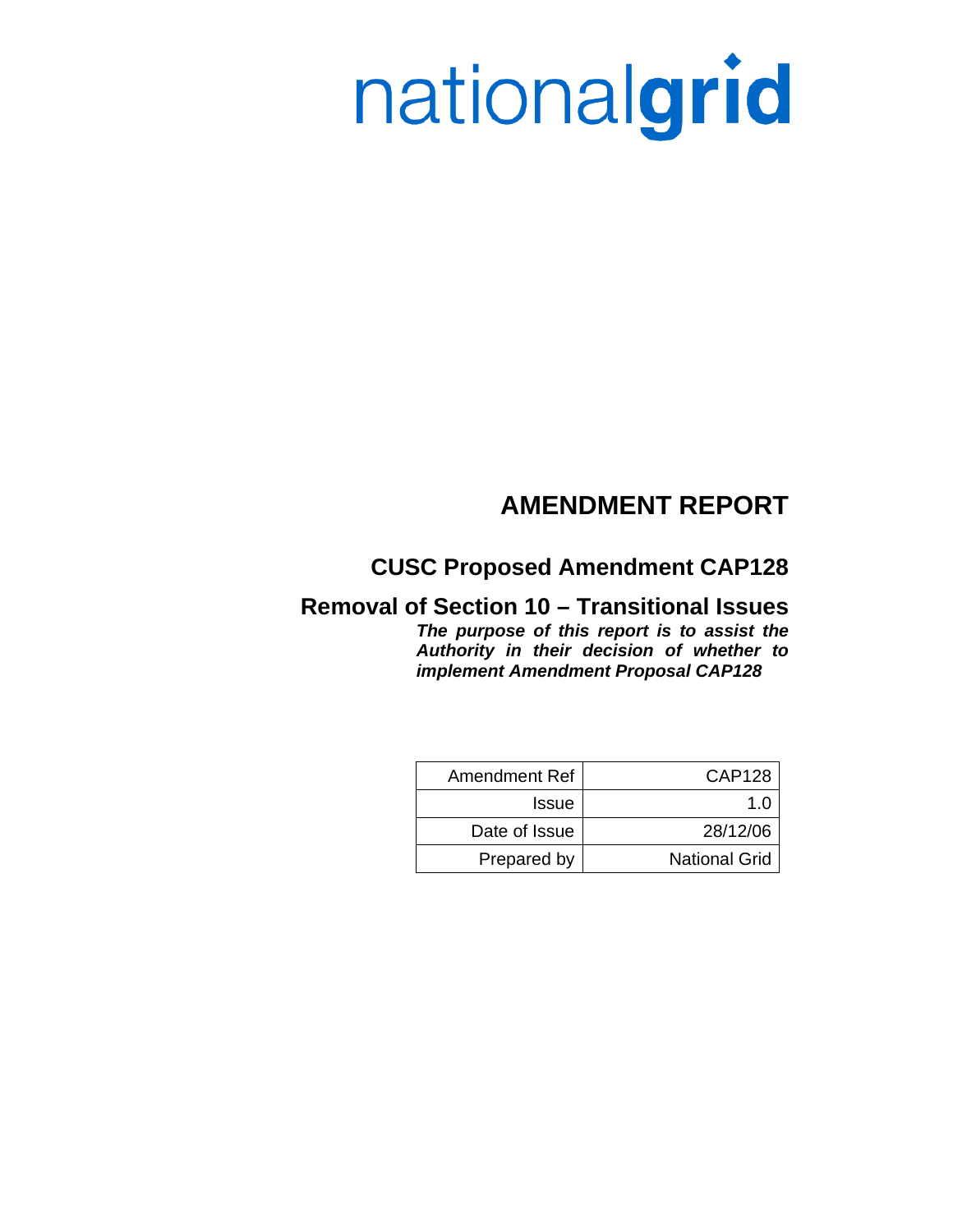## **I DOCUMENT CONTROL**

## **a National Grid Document Control**

| <b>Version</b> | <b>Date</b> | <b>Author</b>        | <b>Change Reference</b>                                       |
|----------------|-------------|----------------------|---------------------------------------------------------------|
| 0.1            | 28/11/2006  | <b>National Grid</b> | Draft for Industry comment                                    |
| 0.2            | 07/12/2006  | <b>National Grid</b> | Draft for Amendments Panel Recommendation<br>Vote             |
| 0.3            | 15/12/2006  | <b>National Grid</b> | <b>Members</b><br>Draft for<br>Amendments<br>Panel<br>comment |
| 1.0            | 28/12/2006  | <b>National Grid</b> | Formal version for submission to the Authority                |

## **b Document Location**

National Grid Website:

www.nationalgrid.com/uk/Electricity/Codes/

## **c Distribution**

| <b>Name</b>                                | Organisation |
|--------------------------------------------|--------------|
| The Gas and Electricity Markets Authority  | Ofgem        |
| CUSC Parties                               | Various      |
| <b>Panel Members</b>                       | Various      |
| National Grid Industry Information Website |              |

## **II CONTENTS TABLE**

| 1.0                                                      |                                                          |  |
|----------------------------------------------------------|----------------------------------------------------------|--|
| 2.0                                                      |                                                          |  |
| 3.0                                                      |                                                          |  |
| 4.0                                                      |                                                          |  |
| 5.0                                                      | ASSESSMENT AGAINST APPLICABLE CUSC OBJECTIVES 4          |  |
| 6.0                                                      |                                                          |  |
| 7.0                                                      |                                                          |  |
| 8.0                                                      |                                                          |  |
| 9.0                                                      | IMPACT ON INDUSTRY DOCUMENTS, COMPUTER SYSTEMS OR        |  |
|                                                          |                                                          |  |
|                                                          |                                                          |  |
|                                                          |                                                          |  |
|                                                          |                                                          |  |
|                                                          | ANNEX 1 - PROPOSED LEGAL TEXT TO MODIFY THE CUSC8        |  |
|                                                          |                                                          |  |
|                                                          | ANNEX 3 - REPRESENTATIONS RECEIVED DURING CONSULTATION22 |  |
| ANNEX 4 - REPRESENTATIONS RECEIVED DURING CONSULTATION26 |                                                          |  |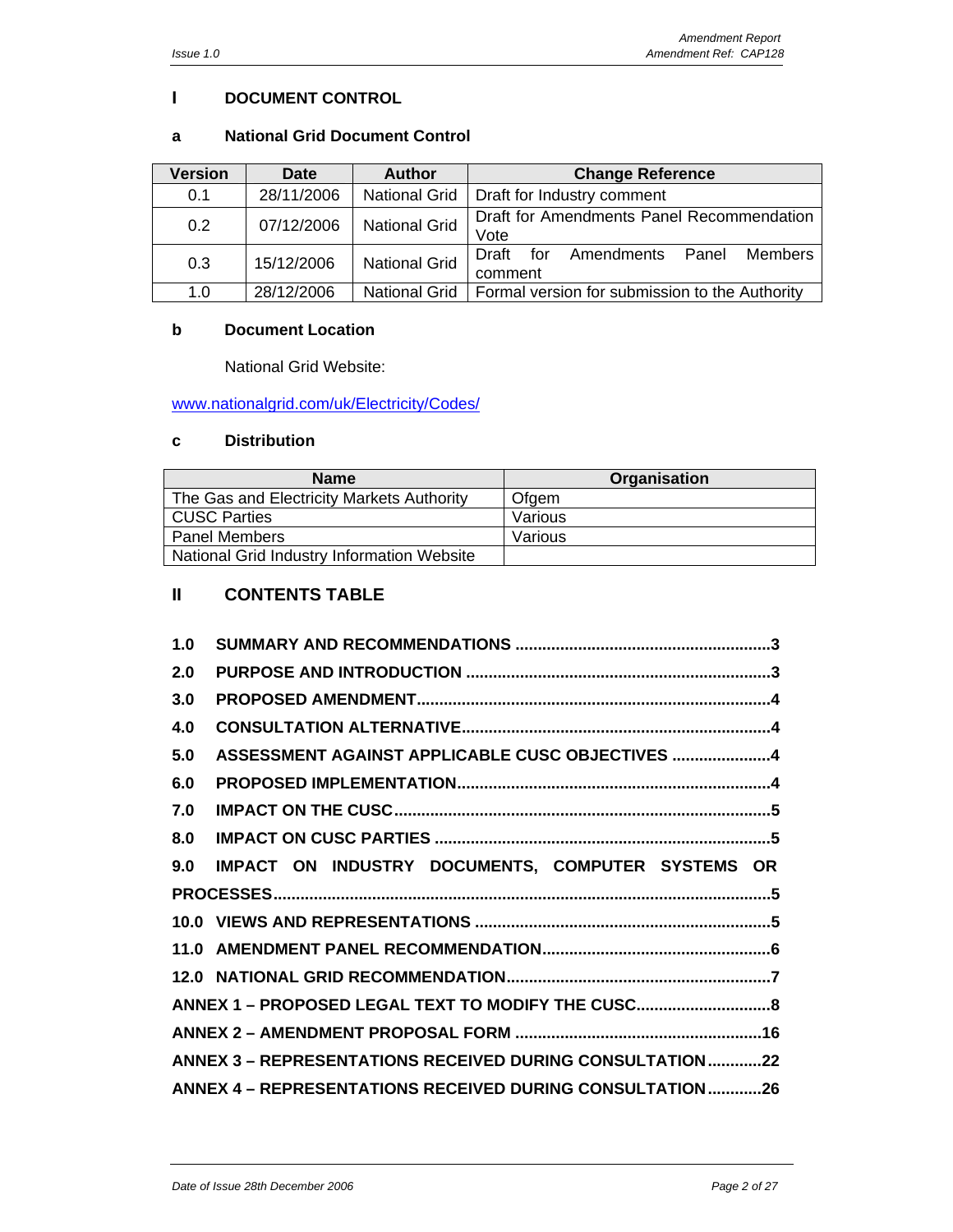## **1.0 SUMMARY AND RECOMMENDATIONS**

## **Executive Summary**

- 1.1 CAP128 Removal of Section 10 Transitional Issues was proposed by National Grid and submitted to the Amendments Panel on 29<sup>th</sup> September 2006. CAP128 proposes to amend CUSC by removing Section 10.
- 1.2 Currently Section 10 relates to issues arising out of the transition from MCUSA, this is no longer required as MCUSA was replaced in 2001 by the CUSC. Consequently this will prevent any potential confusion caused by having a section which is no longer relevant.

## **National Grid Recommendation**

1.3 National Grid, as the proposer of CAP128 is supportive of the Original Amendment Proposal, believing that it would better facilitate achievement of the Applicable CUSC Objective (a), and would allow this section to be used at a later date. It should be noted that details of CUSC amendments are available on the National Grid website.

## **Amendment Panel Recommendation**

1.4 The CUSC Amendments Panel Recommendation Vote on CAP128 was conducted at the Panel Meeting on 15<sup>th</sup> December 2006. On the question of whether CAP128 would BETTER facilitate achievement of the Applicable CUSC Objectives, the Panel vote was as follows:

| Original Amendment Proposal               | - YES - unanimous |
|-------------------------------------------|-------------------|
| <b>Consultation Alternative Amendment</b> | - YES - majority  |

1.5 The Panel unanimously recommends that CAP128 Original Amendment would BEST facilitate achievement of Applicable CUSC Objective (a) on the grounds of efficiency and is consistent with previous practice.

## **2.0 PURPOSE AND INTRODUCTION**

- 2.1 This Amendment Report has been prepared and issued by National Grid under the rules and procedures specified in the Connection and Use of System Code (CUSC) as designated by the Secretary of State.
- 2.2 Further to the submission of Amendment Proposal CAP128 (see Annex 1) and the subsequent wider industry consultation that was undertaken by National Grid, this document is addressed and furnished to the Gas and Electricity Markets Authority ("the Authority") in order to assist them in their decision whether to implement Amendment Proposal CAP128.
- 2.3 CAP128 was proposed by National Grid and submitted to the CUSC Amendments Panel for consideration at their meeting on  $29<sup>th</sup>$  September 2006. The Amendments Panel determined that CAP128 was appropriate to proceed to wider industry consultation by National Grid.
- 2.4 This document outlines the nature of the CUSC changes that are proposed. It incorporates National Grid's recommendations to the Authority concerning the Amendment. Copies of all representations received in response to the consultation have been also been included and a 'summary' of the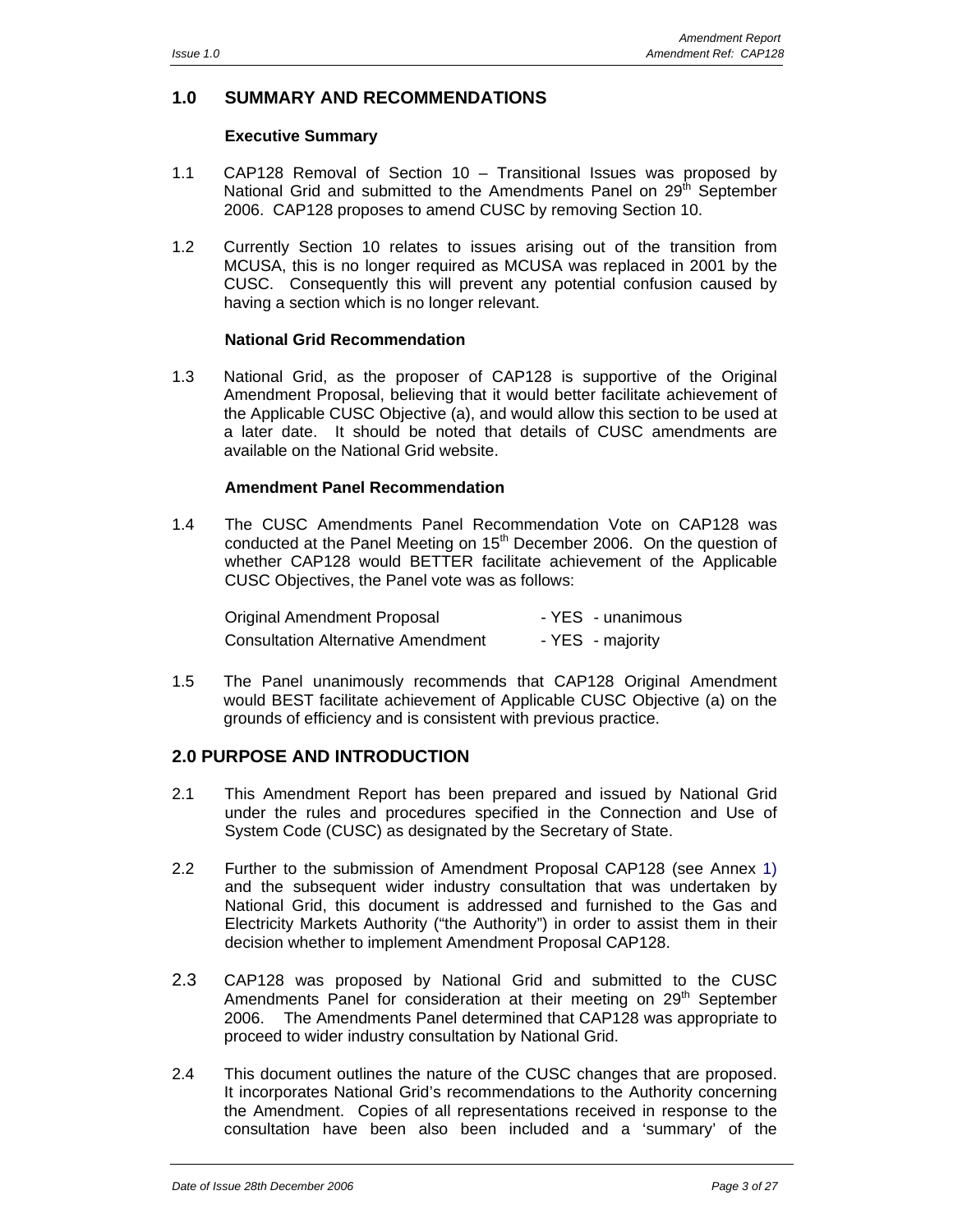representations received is also provided. Copies of each of the responses to the consultation are included as Annex 3 to this document.

2.5 This Amendment Report has been prepared in accordance with the terms of the CUSC. An electronic copy can be found on the National Grid website, at www.nationalgrid.com/uk/Electricity/Codes/.

## **3.0 PROPOSED AMENDMENT**

- 3.1 CAP128 proposed to remove Section Transitional Issues from the CUSC and replace with "Not Used". Also delete references to Section 10 in 1.2.3 and 7.1.1. For information in the Introduction, which is not a formal part of the CUSC will be amended (remove 9 and change numbering of 10 to 9).
- 3.2 Section 10 relates to issues arising out of the transition from MCUSA, to the CUSC in 2001 and is no longer required. Consequently this section has the potential to cause confusion for new and existing CUSC parties.

## **4.0 Consultation Alternative**

4.1 Centrica proposed that an additional sentence is added to the original CAP128 proposed legal text ("Not Used") stating that the section was removed on a particular date, and that it was dedicated to Transitional Issues.

## **5.0 ASSESSMENT AGAINST APPLICABLE CUSC OBJECTIVES**

## **Proposed Amendment**

- 5.1 CAP128 would better facilitate the CUSC Objective(s);
	- *(a) the efficient discharge by the Licensee of the obligations imposed upon it by the act and the Transmission Licence; and*
- 5.2 This Amendment will remove any potential confusion which could arise due to redundant provisions existing with the current CUSC baseline.

## **Consultation Alternative Amendment**

- 5.3 CAP128 Consultation Alternative would better facilitate the CUSC Objective(s);
	- *(a) the efficient discharge by the Licensee of the obligations imposed upon it by the act and the Transmission Licence; and*

## **6.0 PROPOSED IMPLEMENTATION**

- 6.1 National Grid proposes CAP128 should be implemented 10 days after an Authority decision, this was not disagreed with in the Consultation Alternative Proposal. In accordance with paragraph 8.19.3(b) of the CUSC, views were invited on this proposed implementation date.
- 6.2 No respondents to the CAP128 consultation expressed a view on the proposed implementation date. There is therefore, no disparity between the view of the Industry and that of National Grid.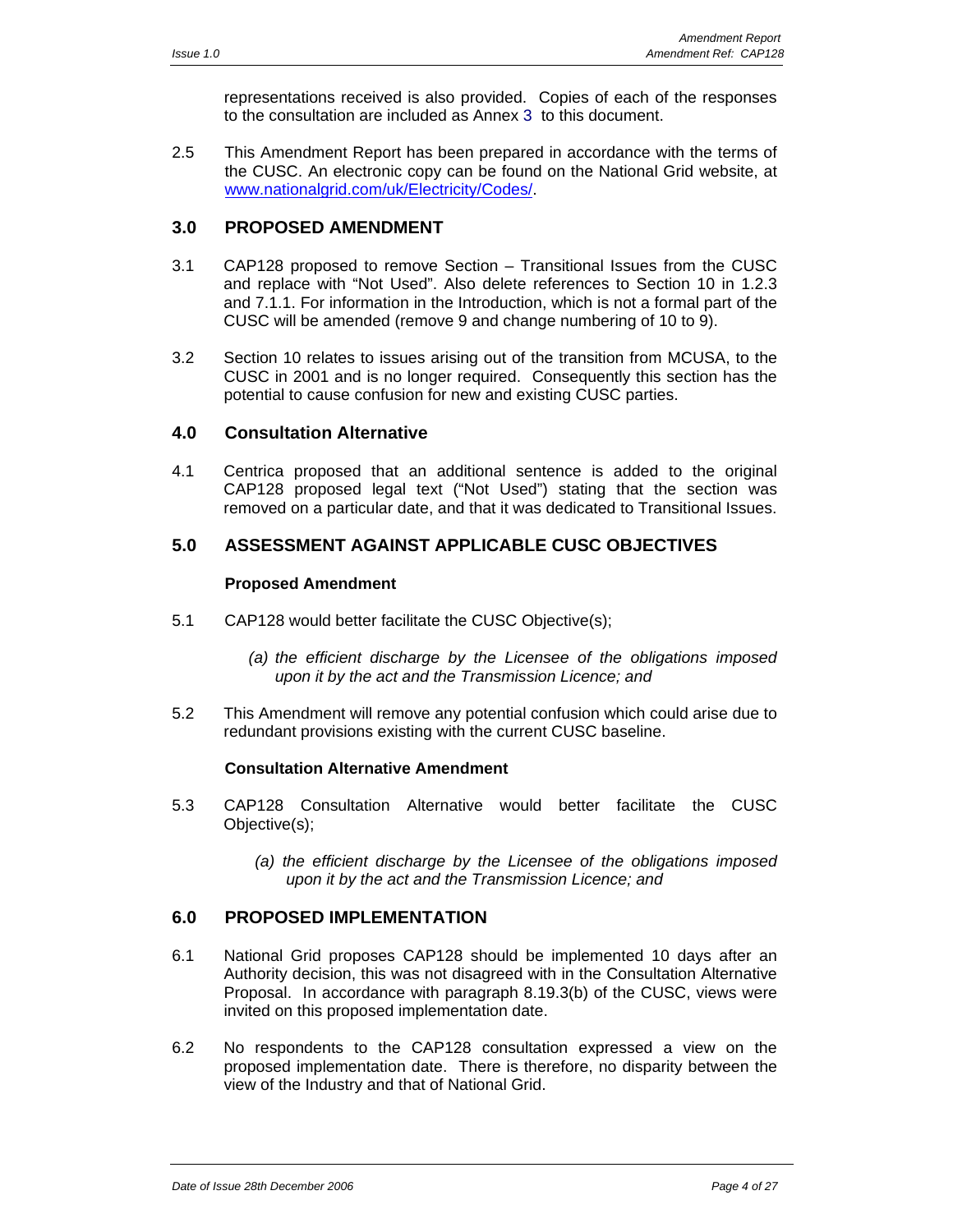.

## **7.0 IMPACT ON THE CUSC**

- 7.1 CAP128 requires amendments to Section 10 of the CUSC and also to delete references to Section 10 within: Introduction (remove 9 and change numbering of 10 to 9). 1.2.3 delete section 10 reference and 7.1.1 delete section 10 reference of the CUSC. The text required to give effect to this Proposal is contained in Annex 1 of this document.
- 7.2 The text required to give effect to the Original Proposal is contained as Part A of Annex 1 of this document.
- 7.3 The text to give effect to the Consultation Alternative Amendment is attached as Part B of Annex 1 of this document.

## **8.0 IMPACT ON CUSC PARTIES**

8.1 CAP128 original Amendment and Consultation Alterative Amendment have no impact upon CUSC parties as they are straightforward amendments to remove a redundant section of the CUSC.

## **9.0 IMPACT ON INDUSTRY DOCUMENTS, COMPUTER SYSTEMS OR PROCESSES**

9.1 CAP128 original Amendment and Consultation Alterative Amendment have no impact upon Core Industry Documents or Industry Computer Systems/Processes as they are straightforward amendments to remove a redundant section of the CUSC.

## **10.0 VIEWS AND REPRESENTATIONS**

10.1 This Section contains a summary of the views and representations made by consultees during the consultation period in respect of the Proposed Amendment and the Alternative Amendment.

## **Views of Panel Members**

10.2 No views or representations were made by Panel Members in their capacity as Panel Members during the Consultation.

#### **View of Core Industry Document Owners**

10.3 No views or representations were made by Core Industry Document Owners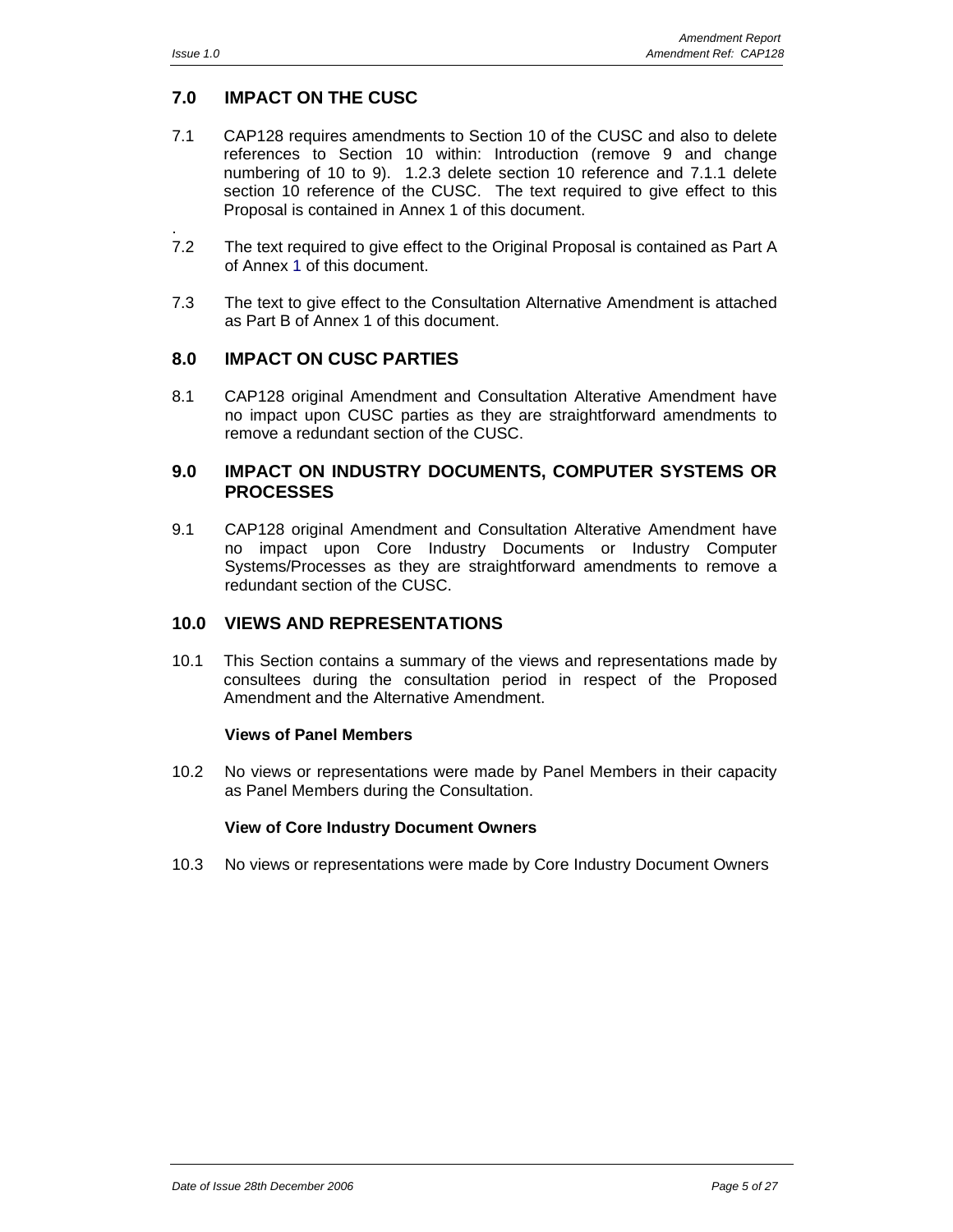## **Responses to Consultation**

10.4 The following table provides an overview of the representations received. Copies of the representations are attached as Annex 3.

| <b>Reference</b> | Company                         | <b>Supportive</b> | <b>Comments</b>                                                                                                                                                                               |
|------------------|---------------------------------|-------------------|-----------------------------------------------------------------------------------------------------------------------------------------------------------------------------------------------|
| CAP128-CR-01     | <b>Scottish Power</b>           | Yes               | Noted that this change will aid<br>clarity and understanding of<br>the CUSC through the removal<br>of redundant clauses, thus<br>helping to better achieve the<br>applicable CUSC objectives. |
| CAP128-CR-02     | Scottish and Southern<br>Energy | Yes               | Believe that this CUSC<br>Amendment Proposal CAP128<br>does better achieve the<br>applicable CUSC objectives<br>and should therefore be<br>implemented                                        |
| CAP-128-CR-03    | Centrica                        | No                | <b>Proposed Consultation</b><br>Alternative                                                                                                                                                   |

## **Responses to the Consultation Alternative Amendment Consultation**

10.5 The following table provides an overview of the representations received. Copies of the representations are attached as Annex 4.

| <b>Reference</b>   | Company                         | <b>Supportive</b><br>of CAA | <b>Comments</b>                                                                                                                                                              |
|--------------------|---------------------------------|-----------------------------|------------------------------------------------------------------------------------------------------------------------------------------------------------------------------|
| CAP128-CAAR-<br>01 | Scottish and Southern<br>Energy | No.                         | Believe that the original CUSC<br>Amendment Proposal CAP128<br>does better achieve the<br>applicable CUSC objectives<br>and should therefore be<br>implemented.              |
| CAP128-CAAR-<br>02 | <b>Scottish Power</b>           | Yes                         | Believe that the CAA adds<br>greater clarity than the original<br><b>CUSC Amendment Proposal</b><br>CAP128 and therefore better<br>achieve the applicable CUSC<br>objectives |

## **11.0 AMENDMENT PANEL RECOMMENDATION**

11.1 The CUSC Amendments Panel Recommendation Vote on CAP128 was conducted at the Panel Meeting on 15<sup>th</sup> December 2006. On the question of whether CAP128 would BETTER facilitate achievement of the Applicable CUSC Objectives, the Panel vote was as follows:

| Original Amendment Proposal               | - YES - unanimous |
|-------------------------------------------|-------------------|
| <b>Consultation Alternative Amendment</b> | - YES - majority  |

11.2 The Panel unanimously recommends that CAP128 Original Amendment would BEST facilitate achievement of Applicable CUSC Objective (a) on the grounds of efficiency and is consistent with previous practice.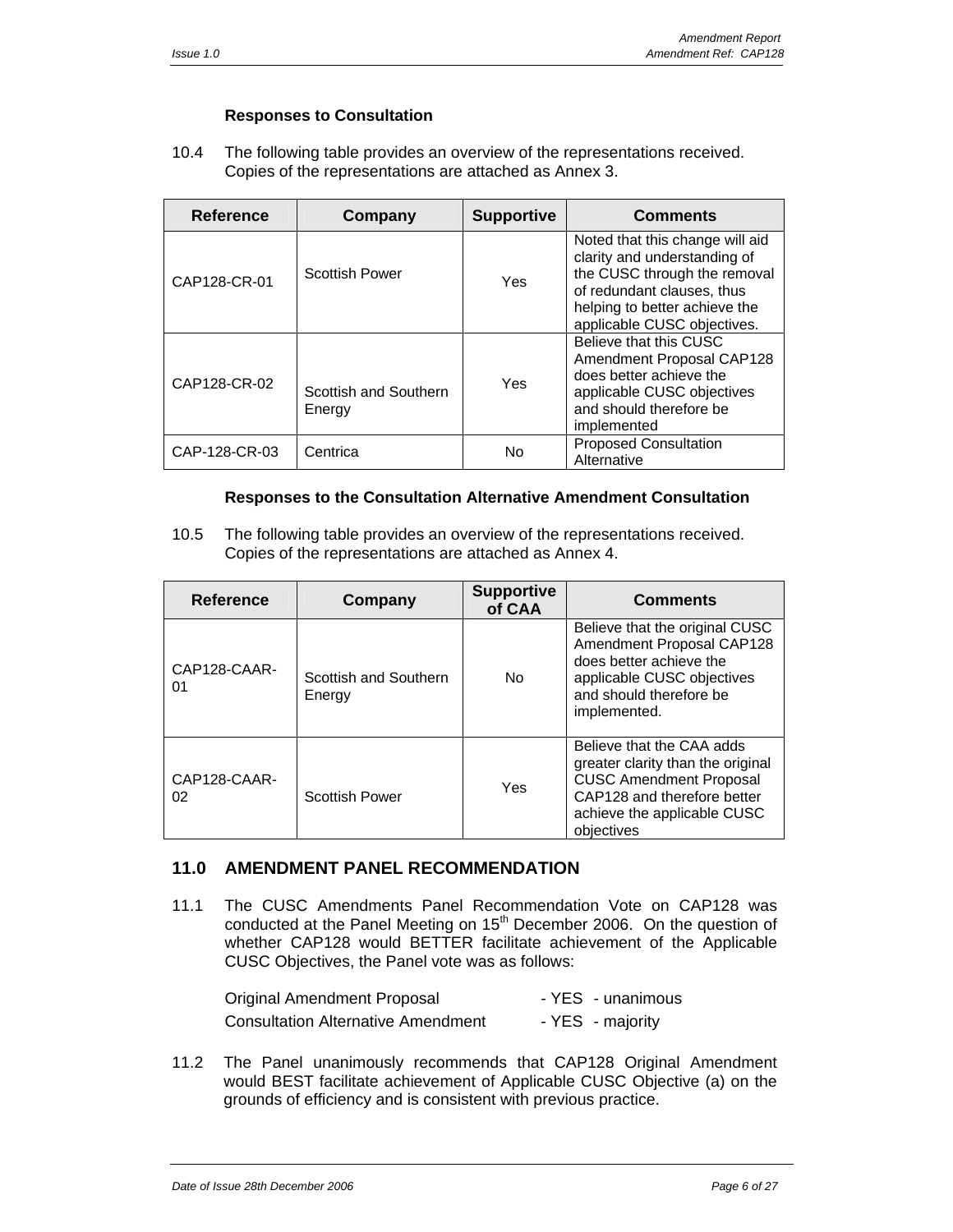## **12.0 NATIONAL GRID RECOMMENDATION**

12.1 National Grid believes CAP128 Original amendment would be the best option as this removes a Section no longer used, and would allow its reuse in the future. It should be noted that the National Grid website lists all historical CUSC amendments.

## **13.0 COMMENTS ON DRAFT AMENDMENT REPORT**

13.1 National Grid received no responses following the publication of the draft Amendment Report.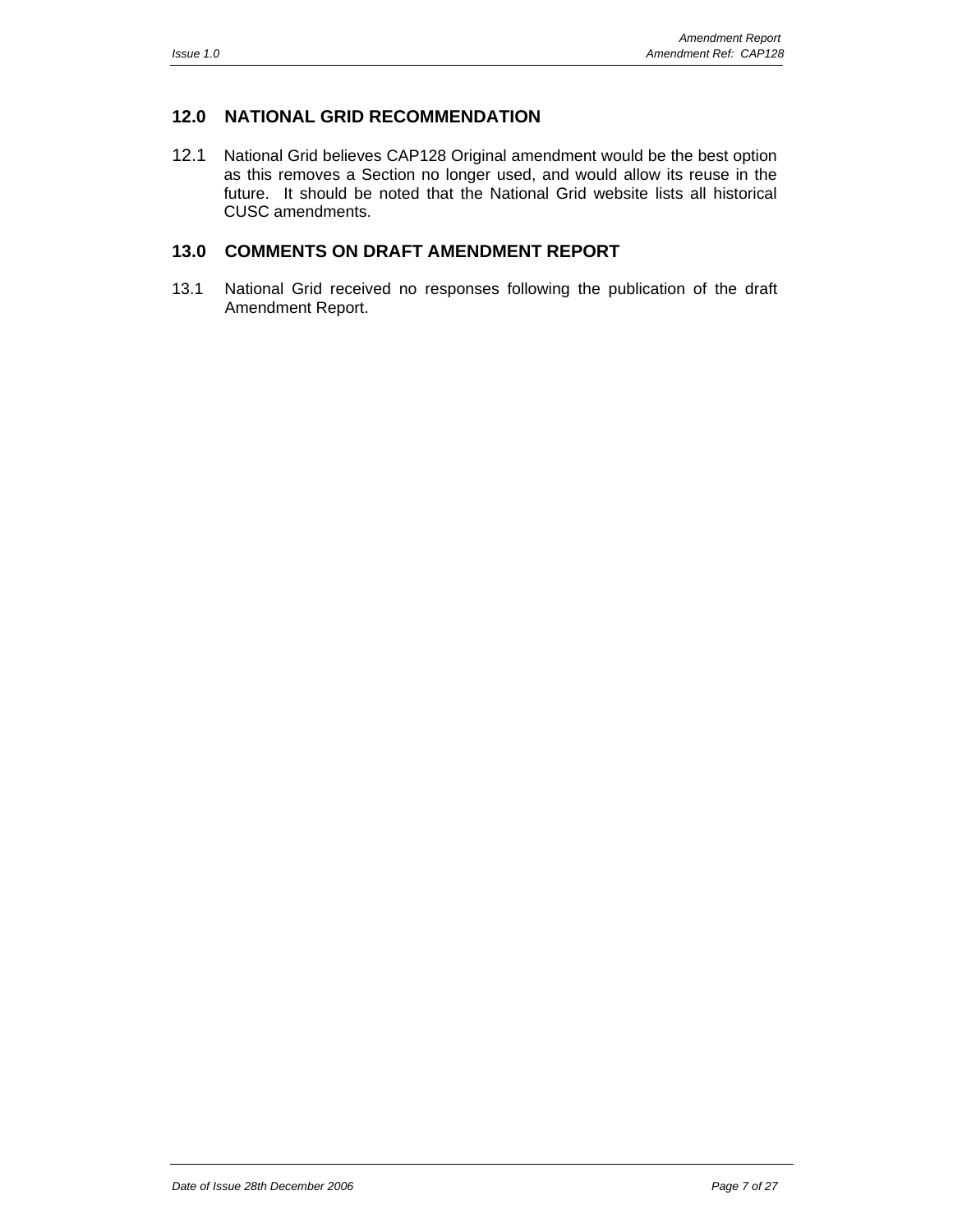## **ANNEX 1 – PROPOSED LEGAL TEXT TO MODIFY THE CUSC**

## **Part A - Text to give effect to the Original Proposed Amendment**

#### **CUSC Introduction**

| 9 | -Section 10 deals with certain transitional issues and where its provisions provide for  |
|---|------------------------------------------------------------------------------------------|
|   | a different approach in relation to a particular Paragraph, they take priority over that |
|   | Paragraph in accordance with the terms of Section 10.                                    |

Following paragraph changed from number 10 to number 9

**10. 9** *For ease of reference, a list of the Core Industry Documents as at the CUSC Implementation Date is as follows:* 

- *(a) Grid Code*
- 
- *(b) MCUSA*   $Supplemental Agreements$
- *(d) Ancillary Services Agreements*
- *(e) Master Registration Agreement*
- *(f) Data Transfer Services Agreement*
- *(g British Grid Systems Agreement*
- *(h) Use of Interconnector Agreement*
- *(i) Pooling and Settlement Agreement*
- *(j) Settlement Agreement for Scotland*
- *(k) Distribution Codes*
- *(l) Distribution Use of System Agreements*
- $Distribution$  Connection Agreements
- *(n) Relevant Replacement Documents*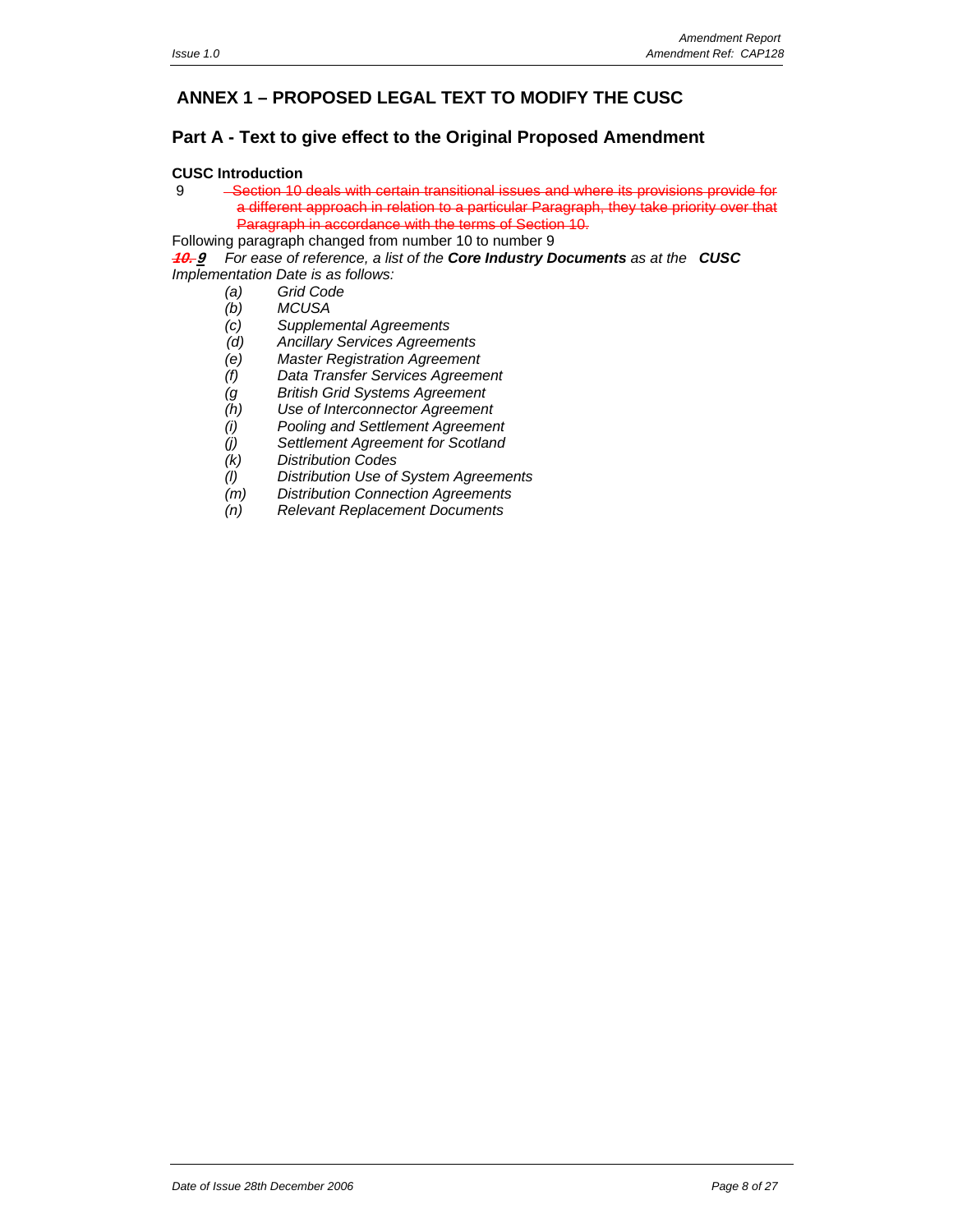#### **Section 1**

1.2.3Section 1, Sections 5 to 8 and Sections 10 and 11 of the **CUSC** apply to all categories of connection and/or use, and therefore should be complied with by all **Users**, subject as specifically provided in those Sections. Section 4 of the **CUSC** applies to **Users** who provide **Balancing Services** to **The Company**, and contains its own provisions on applicability to such **Users**.

#### **Section 7**

7.1.1 **This section of the** CUSC **sets out how disputes under the** CUSC**,**  Bilateral Agreements**,** Mandatory Services Agreements **and** Construction Agreements **are to be dealt with. Section 10 deals with the treatment of disputes which arise in relation to periods prior to the amendment of the** MCUSA, Supplemental Agreements **and certain** Ancillary Services Agreements **(to the extent relating to the** Mandatory Ancillary Services.

## **CUSC - SECTION 10 "Not Used"**

## **TRANSITIONAL ISSUES**

## **CONTENTS**

- 10.1 Introduction
- 10.2 MCUSA/CUSC Disputes
- 10.3 Outstanding Offers/Construction
- 10.4 Supplemental Agreement Existing Variations
- 10.5 Outturning
- 10.6 Pre-CUSC Voting of Amendments Panel

## **CUSC - SECTION 10**

## **TRANSITIONAL ISSUES**

#### *10.1 INTRODUCTION*

This Section 10 deals with issues arising out of the transition from the **MCUSA**, and associated documents to the **CUSC**. Each paragraph deals with an issue that arises, although certain paragraphs would affect other paragraphs within this Section 10 as provided therein.

#### *10.2 MCUSA/CUSC DISPUTES*

10.2.1 This Section sets out the process for dealing with disputes which relate to a period prior to the introduction of the **CUSC** and those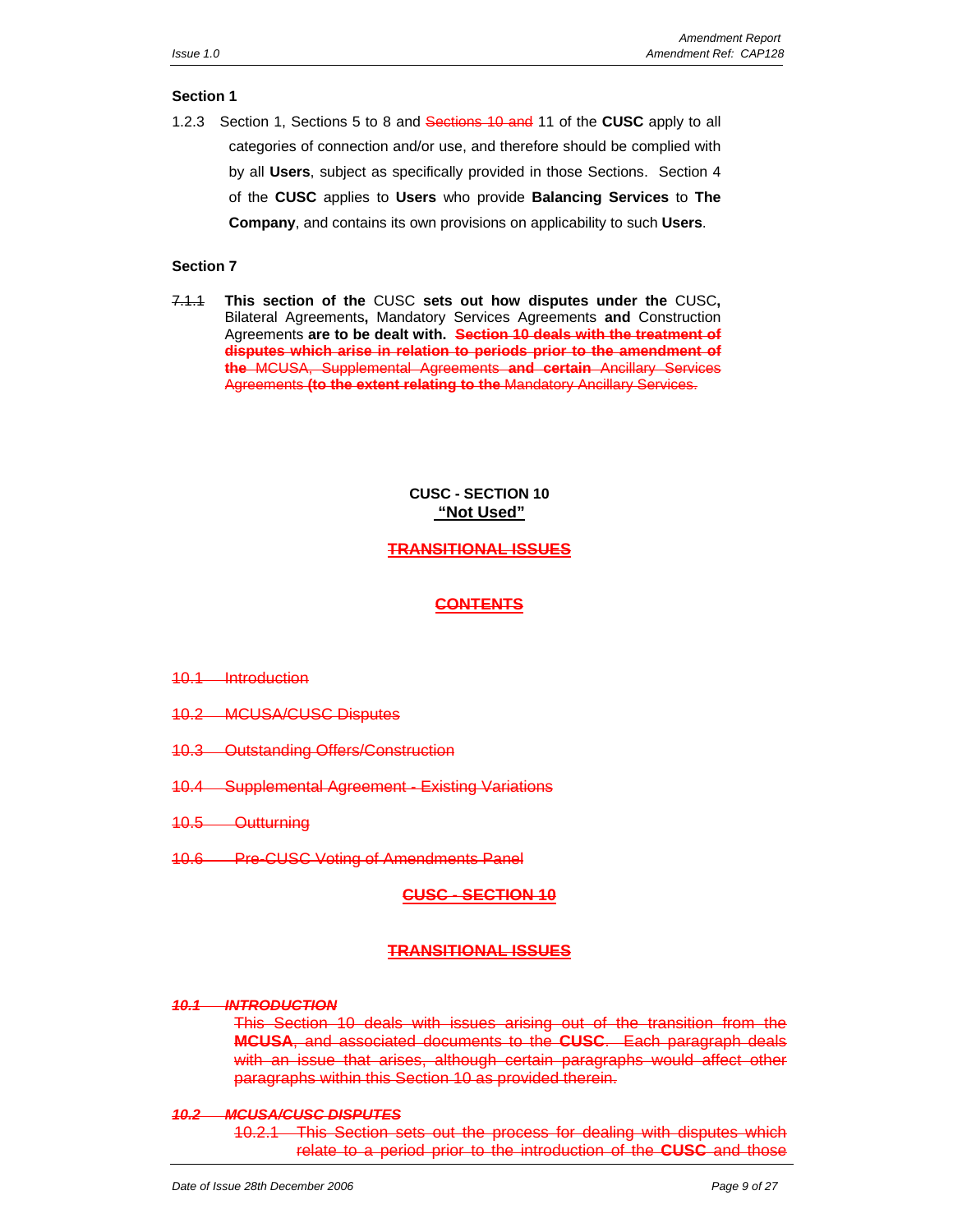disputes which relate to the period after the introduction of the **CUSC**. A dispute which covers a period prior to the introduction of the **CUSC** is known as a "**MCUSA Dispute**", and a dispute which covers a period after the introduction of the **CUSC** is known as a "**CUSC Dispute**".

#### *10.2.2 MCUSA Dispute*

A **MCUSA Dispute** will be dealt with in accordance with the provisions of the **MCUSA** dispute resolution provisions which comprise the process under Clause 14.7 of the **MCUSA** and the provisions of Clause 26 of the **MCUSA** (and the equivalent provisions in the relevant **Supplemental Agreements**).

#### *10.2.3 CUSC Disputes*

|                                 |                                                         | A CUSC Dispute will be dealt with in accordance with the |              |                     |                                  |
|---------------------------------|---------------------------------------------------------|----------------------------------------------------------|--------------|---------------------|----------------------------------|
| <b>provisions</b><br>provisions | $\sim$ $\sim$ $\sim$ $\sim$<br>$\overline{\phantom{a}}$ | Soction 7<br><b>UNITED</b>                               | $\mathbf{u}$ | $+h$<br><b>STRA</b> | <b>CHICO</b><br><del>uuau.</del> |

- *10.2.4 Where a dispute involves issues relating to both the pre CUSC period and the period after the CUSC Implementation Date, then the issues relating to the pre CUSC period will be determined as a "MCUSA Dispute" and the issues relating to the period after the CUSC Implementation Date shall be determined as a "CUSC Dispute".*
- *10.2.5 Generally, the introduction of the CUSC by amending the MCUSA into the CUSC Framework Agreement, the various Bilateral Agreements, the Mandatory Services Agreements and related documents does not affect or prejudice the rights and obligations of parties in relation to the MCUSA prior to the creation of the CUSC.*

#### **10.3 OUTSTANDING OFFERS/CONSTRUCTION**

#### *10.3.1 Construction Completed*

*Where construction is completed there will not be a separate Construction Agreement, but the existing Supplemental Agreement (and any Agreement for Construction Works) in relation to construction elements (including the Operational Notification, as that term is defined in the relevant Supplemental Agreement) (and with any necessary changes to reflect that it solely reflects construction related issues) will be regarded as a continuing "deemed" Construction Agreement (and the definition of Construction Agreement shall be construed to include such deemed agreements), with the User also having a new Bilateral Agreement.*

#### **10.4 SUPPLEMENTAL AGREEMENT - EXISTING VARIATIONS**

*10.4.1 In relation to certain existing Supplemental Agreements, variations to the standard Supplemental Agreement Type provisions have been agreed in accordance with the provisions of the MCUSA (which are different to those changes made pursuant to the NETA Implementation Scheme Part C). Accordingly, given that the exercise of creating the CUSC has been to codify the existing provisions, those variations have been reflected in relation to the relevant User by the inclusion of an additional clause in the relevant Bilateral Agreement (or where there is no Bilateral Agreement, in an exchange of letters between The Company and the relevant User). Insofar as those variations are set out, then the specified provisions of the CUSC will be overridden by those variations.*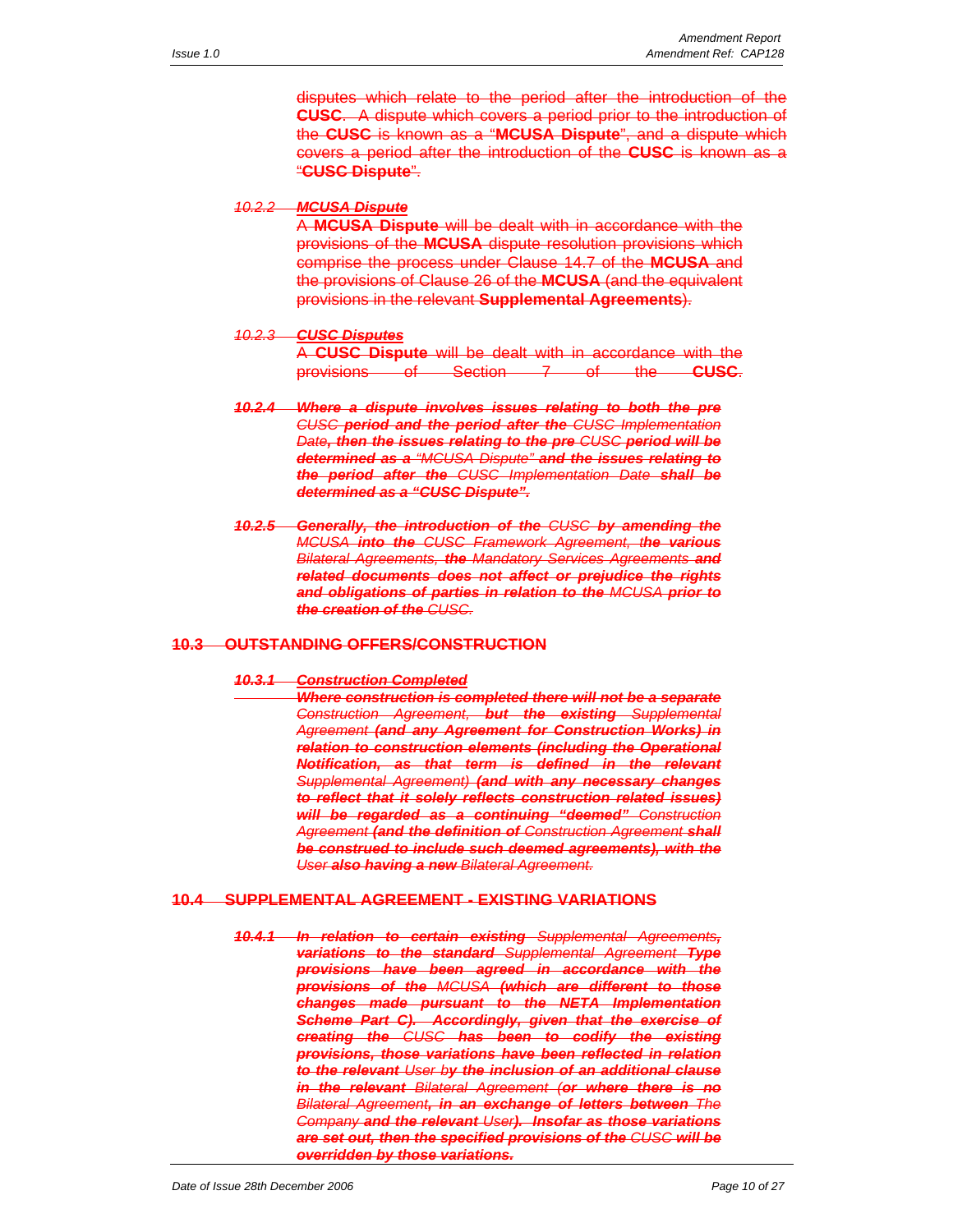- *10.4.2 Insofar as there is a future change to the CUSC in accordance with the Transmission Licence and the provisions of Section 8 which specifically addresses the issue so dealt with, and specifically provides that those provisions themselves would be overridden by the amendment to the CUSC, then the relevant provisions in the Bilateral Agreement (or letter) would be so varied by that CUSC amendment.*
- *10.4.3 For the avoidance of doubt, the variations specified in this section will only apply to the position under an existing Supplemental Agreement as at the CUSC Implementation Date, if after that date an issue arises for a new connection and/or use which is dealing with the same type of issue, it will not lead to a similar approach being adopted in that relevant Bilateral Agreement (or in relation to use of system without a Bilateral Agreement). Namely the provisions of this Paragraph 10.4 are intended only to deal with the issues arising on implementation of the CUSC and do not provide an ongoing mechanism.*

*10.5 OUTTURNING*

*Under the provisions of the existing Supplemental Agreements and Agreements for Construction Works to effect a Modification at a Connection Site The Company is entitled to charge Connection Charges based on an estimate of the cost of the Transmission Connection Asset Works. The Company then has an obligation to carry out an outturn reconciliation process to determine the final cost of carrying out these works. Notwithstanding the provision in Paragraph 2.14.3(c) of the CUSC requiring the Cost Statement to be provided within one year of the Completion Date The Company and each relevant User acknowledge that this has proven impractical on a number of completed schemes and agree that the words "and in any event within one year thereof" shall not apply in respect of all schemes completed prior to 31 March 2000.*

#### **10.6 PRE-CUSC VOTING OF AMENDMENTS PANEL**

- *10.6.1 The process undertaken immediately prior to the introduction of CUSC to put in place the Panel Members and Alternate Members elected by Users of the first Amendments Panel, although undertaken before the relevant provisions were in force, is agreed by CUSC Parties to constitute the appointment of the first set of Panel Members and Alternate Members elected by Users under the CUSC.*
- *10.6.2 The terms of office of such Panel Members and Alternate Members elected by Users will be deemed to have begun on the CUSC Implementation Date.*

#### *END OF SECTION 10*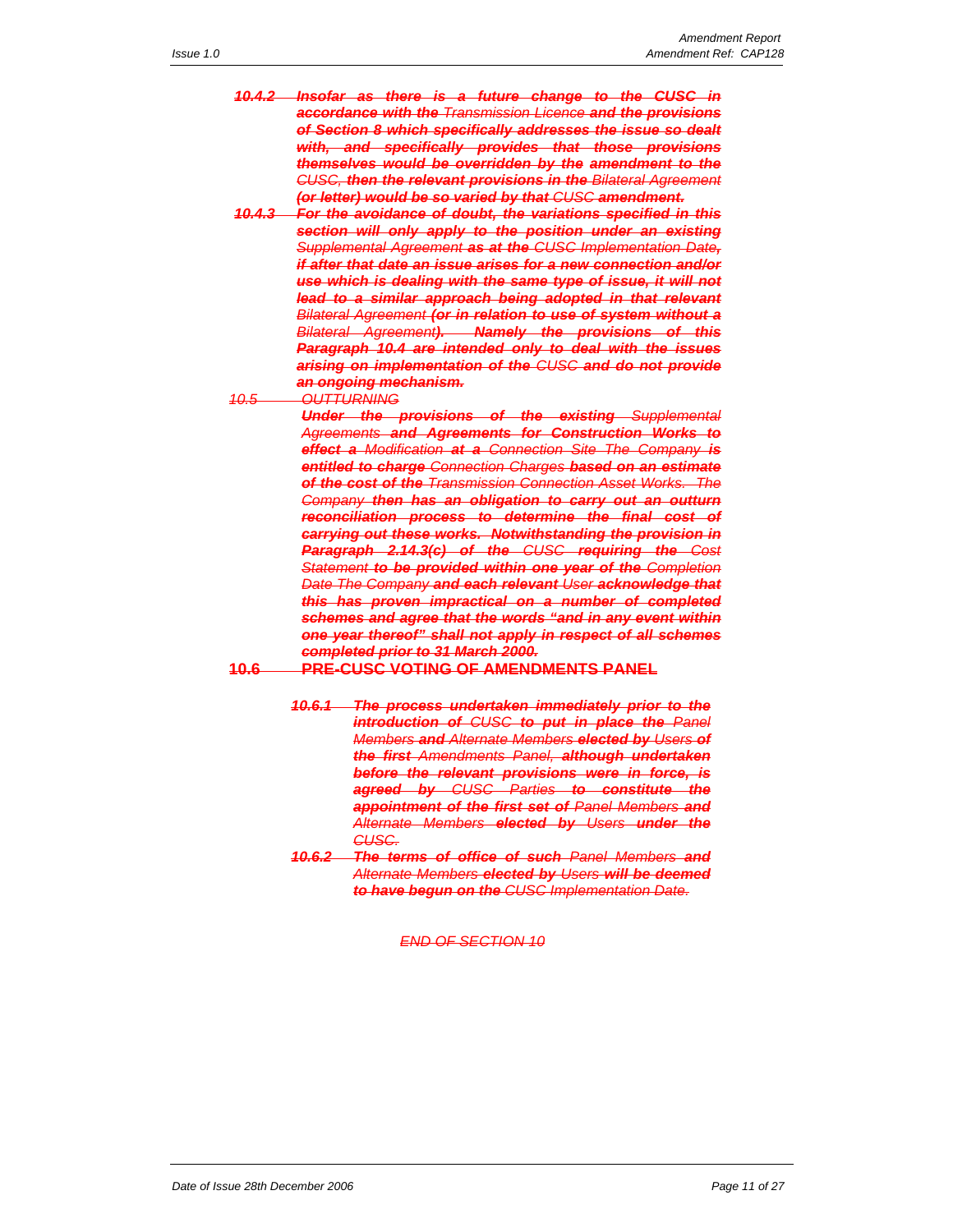## **Part B - Text to give effect to the Proposed Consultation Alternative Amendment**

Introduction – for information only (as this is not a formal part of the CUSC)

CUSC Introduction

9 Section 10 deals with certain transitional issues and where its provisions provide for a different approach in relation to a particular Paragraph, they take priority over that Paragraph in accordance with the terms of Section 10.

Following paragraph changed from number 10 to number 9

**10. 9** *For ease of reference, a list of the Core Industry Documents as at the CUSC Implementation Date is as follows:* 

- *(a) Grid Code*
- *(b) MCUSA*
- *(c) Supplemental Agreements*
- *(d) Ancillary Services Agreements*
- *(e) Master Registration Agreement*
- *(f) Data Transfer Services Agreement*
- *(g British Grid Systems Agreement*
- *(h) Use of Interconnector Agreement*
- *(i) Pooling and Settlement Agreement*
- *(j) Settlement Agreement for Scotland*
- *(k) Distribution Codes*
- *(l) Distribution Use of System Agreements*
- *(m) Distribution Connection Agreements*
- *(n) Relevant Replacement Documents*

The proposed Legal text to modify the CUSC is detailed below deleting the coloured struck through text

1.2.3Section 1, Sections 5 to 8 and Sections 10 and 11 of the **CUSC** apply to all

categories of connection and/or use, and therefore should be complied

with by all **Users**, subject as specifically provided in those Sections.

Section 4 of the **CUSC** applies to **Users** who provide **Balancing Services** 

to **The Company**, and contains its own provisions on applicability to such **Users**.

#### **CUSC Section 7**

The proposed Legal text to modify the CUSC is detailed below deleting the coloured struck through text

7.1.2 **This section of the** CUSC **sets out how disputes under the** CUSC**,** Bilateral Agreements**,** Mandatory Services Agreements **and** Construction Agreements **are to be dealt with. Section 10 deals with the treatment of disputes which arise in relation to periods prior to the amendment of the** MCUSA, Supplemental Agreements **and certain**  Ancillary Services Agreements **(to the extent relating to the** Mandatory Ancillary Services.

#### **CUSC Section 10**

The proposed Legal text to modify the CUSC is detailed below deleting the coloured struck through text and inserting the coloured underlined text.

**CUSC - SECTION 10 Not Used, removed on (date to be inserted once determined by the Authority ), dedicated to**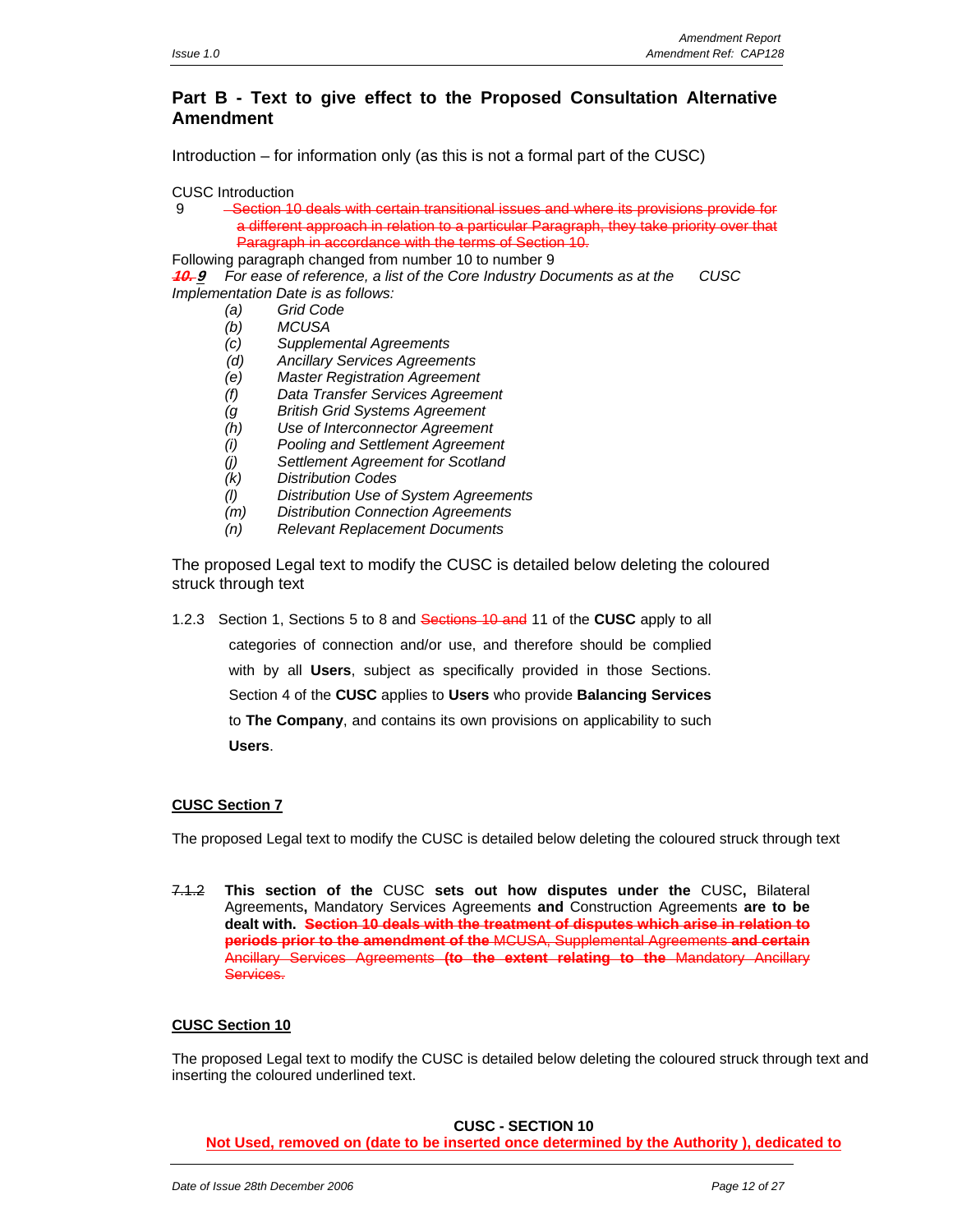#### **Transitional Issues**

#### **TRANSITIONAL ISSUES**

#### **CONTENTS**

- 10.1 Introduction
- 10.2 MCUSA/CUSC Disputes
- 10.3 Outstanding Offers/Construction
- 10.4 Supplemental Agreement Existing Variations
- 10.7 Outturning
- 10.8 Pre-CUSC Voting of Amendments Panel

#### **CUSC - SECTION 10**

#### **TRANSITIONAL ISSUES**

#### **10.1 INTRODUCTION**

This Section 10 deals with issues arising out of the transition from the **MCUSA**, and associated documents to the **CUSC**. Each paragraph deals with an issue that arises, although certain paragraphs would affect other paragraphs within this Section 10 as provided therein.

#### **10.2 MCUSA/CUSC DISPUTES**

10.2.1 This Section sets out the process for dealing with disputes which relate to a period prior to the introduction of the **CUSC** and those disputes which relate to the period after the introduction of the **CUSC**. A dispute which covers a period prior to the introduction of the **CUSC** is known as a "**MCUSA Dispute**", and a dispute which covers a period after the introduction of the **CUSC** is known as a "**CUSC Dispute**".

#### 10.2.2 **MCUSA Dispute**

A **MCUSA Dispute** will be dealt with in accordance with the provisions of the **MCUSA** dispute resolution provisions which comprise the process under Clause 14.7 of the **MCUSA** and the provisions of Clause 26 of the **MCUSA** (and the equivalent provisions in the relevant **Supplemental Agreements**).

#### 10.2.3 **CUSC Disputes**

A **CUSC Dispute** will be dealt with in accordance with the provisions of Section 7 of the **CUSC**.

- **10.2.4 Where a dispute involves issues relating to both the pre** CUSC **period and the period after the** CUSC Implementation Date**, then the issues relating to the pre** CUSC **period will be determined as a** "MCUSA Dispute" **and the issues relating to the period after the** CUSC Implementation Date **shall be determined as a "CUSC Dispute".**
- **10.2.5 Generally, the introduction of the** CUSC **by amending the** MCUSA **into the** CUSC Framework Agreement, t**he various** Bilateral Agreements, **the** Mandatory Services Agreements **and related documents does not affect or prejudice the rights and obligations of parties in relation to the** MCUSA **prior to the creation of the** CUSC.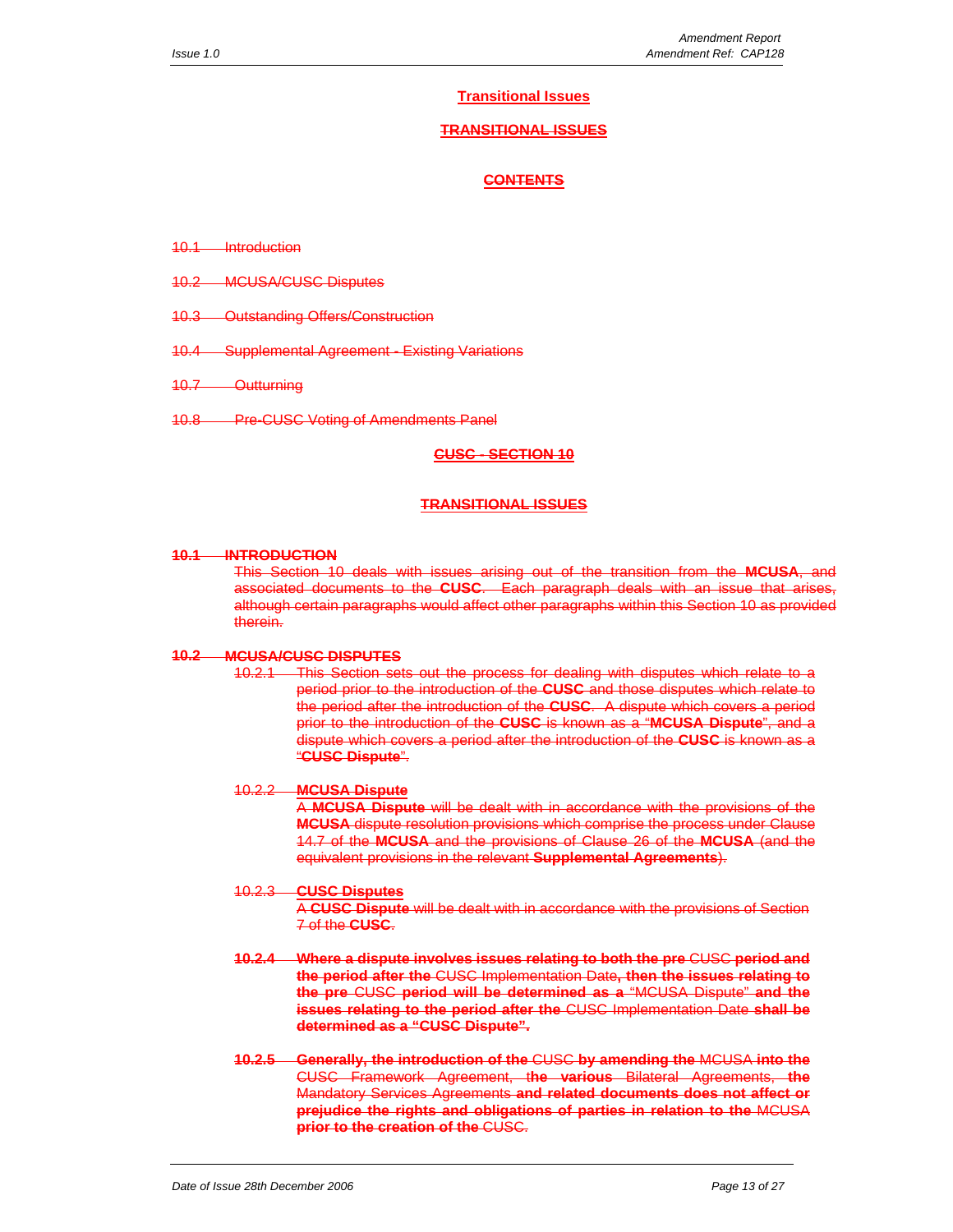#### **10.3 OUTSTANDING OFFERS/CONSTRUCTION**

#### **10.3.1 Construction Completed**

**Where construction is completed there will not be a separate** Construction Agreement, **but the existing** Supplemental Agreement **(and any Agreement for Construction Works) in relation to construction elements (including the Operational Notification, as that term is defined in the relevant**  Supplemental Agreement) **(and with any necessary changes to reflect that it solely reflects construction related issues) will be regarded as a continuing "deemed"** Construction Agreement **(and the definition of** Construction Agreement **shall be construed to include such deemed agreements), with the** User **also having a new** Bilateral Agreement.

#### **10.4 SUPPLEMENTAL AGREEMENT - EXISTING VARIATIONS**

- **10.4.1 In relation to certain existing** Supplemental Agreements**, variations to the standard** Supplemental Agreement **Type provisions have been agreed in accordance with the provisions of the** MCUSA **(which are different to those changes made pursuant to the NETA Implementation Scheme Part C). Accordingly, given that the exercise of creating the** CUSC **has been to codify the existing provisions, those variations have been reflected in relation to the relevant** User b**y the inclusion of an additional clause in the relevant** Bilateral Agreement (**or where there is no** Bilateral Agreement**, in an exchange of letters between** The Company **and the relevant** User**). Insofar as those variations are set out, then the specified provisions of the** CUSC **will be overridden by those variations.**
- **10.4.2 Insofar as there is a future change to the CUSC in accordance with the** Transmission Licence **and the provisions of Section 8 which specifically addresses the issue so dealt with, and specifically provides that those provisions themselves would be overridden by the amendment to the** CUSC, **then the relevant provisions in the** Bilateral Agreement **(or letter) would be so varied by that** CUSC **amendment.**
- **10.4.3 For the avoidance of doubt, the variations specified in this section will only apply to the position under an existing** Supplemental Agreement **as at the** CUSC Implementation Date**, if after that date an issue arises for a new connection and/or use which is dealing with the same type of issue, it will not lead to a similar approach being adopted in that relevant** Bilateral Agreement **(or in relation to use of system without a** Bilateral Agreement**). Namely the provisions of this Paragraph 10.4 are intended only to deal with the issues arising on implementation of the** CUSC **and do not provide an ongoing mechanism.**

10.5 OUTTURNING

**Under the provisions of the existing** Supplemental Agreements **and Agreements for Construction Works to effect a** Modification **at a** Connection Site The Company **is entitled to charge** Connection Charges **based on an estimate of the cost of the** Transmission Connection Asset Works. The Company **then has an obligation to carry out an outturn reconciliation process to determine the final cost of carrying out these works. Notwithstanding the provision in Paragraph 2.14.3(c) of the** CUSC **requiring the** Cost Statement **to be provided within one year of the** Completion Date The Company **and each relevant** User **acknowledge that this has proven impractical on a number of completed schemes and agree that the words "and in any event within one year thereof" shall not apply in respect of all schemes completed prior to 31 March 2000.**

**10.6 PRE-CUSC VOTING OF AMENDMENTS PANEL**

**10.6.1 The process undertaken immediately prior to the introduction of** CUSC **to put in place the** Panel Members **and** Alternate Members **elected by** Users **of the first** Amendments Panel, **although undertaken before the relevant provisions were in force, is agreed by** CUSC Parties **to constitute the appointment of the first set of** Panel Members **and** Alternate Members **elected by** Users **under the** CUSC.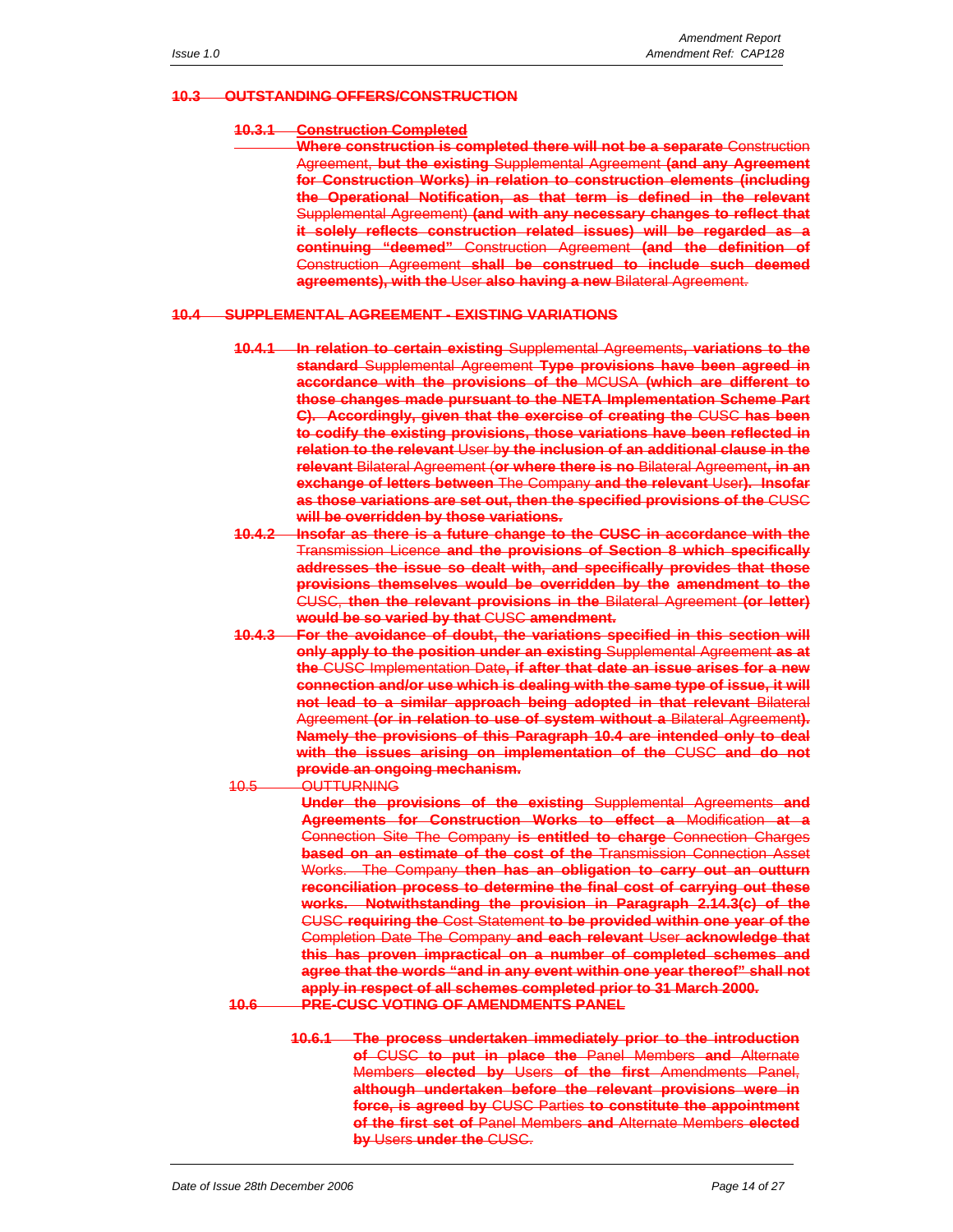**10.6.2 The terms of office of such** Panel Members **and** Alternate Members **elected by** Users **will be deemed to have begun on the** CUSC Implementation Date.

END OF SECTION 10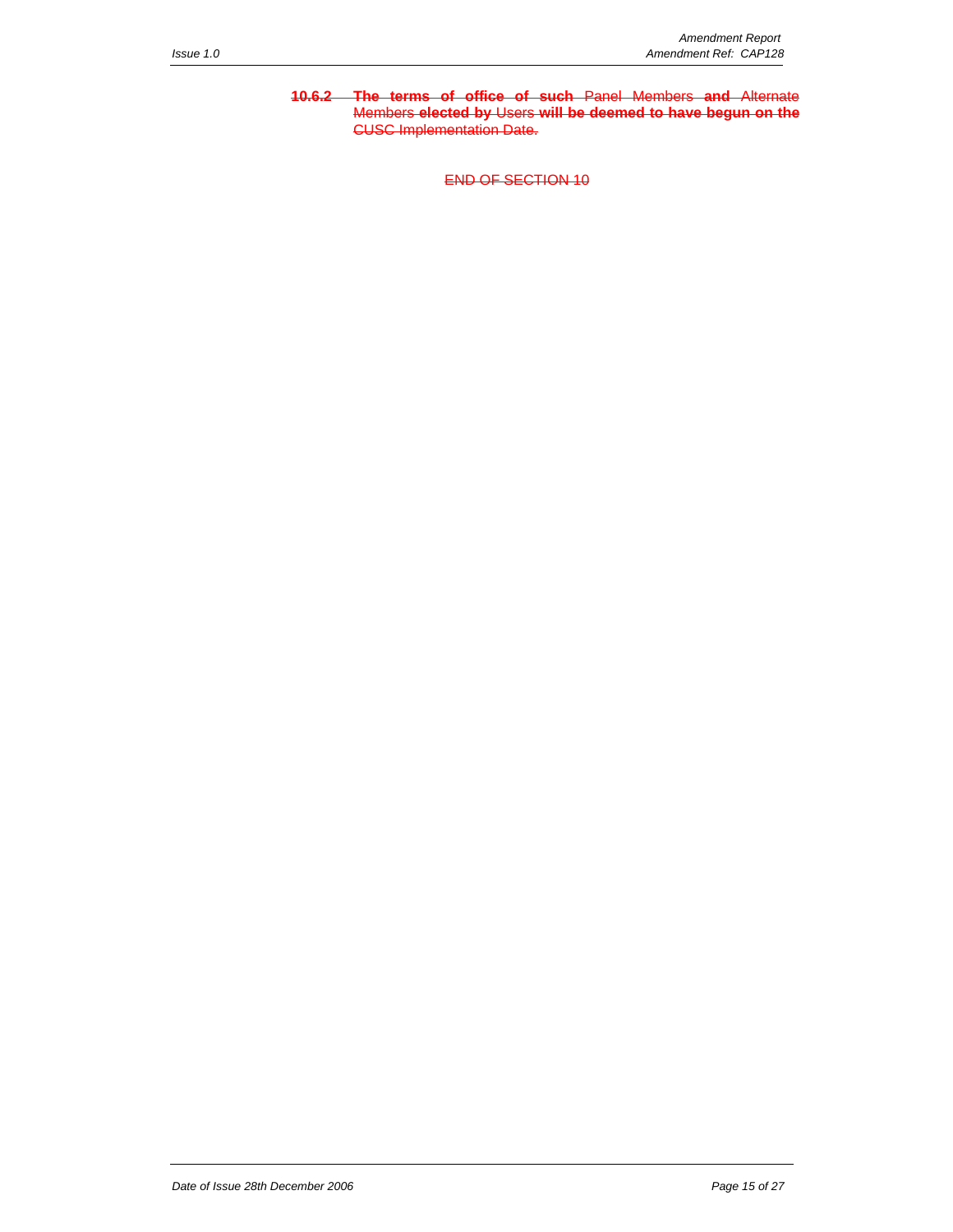## **ANNEX 2 – AMENDMENT PROPOSAL FORM**

| <b>CUSC Amendment Proposal Form</b>                                                                                                                                                                                                                                                                                                                                                                                                                                                                                                                                                                                                                                                                                                                                                                                                                                                                                                                                                                                                                                                                       | <b>CAP:128</b> |
|-----------------------------------------------------------------------------------------------------------------------------------------------------------------------------------------------------------------------------------------------------------------------------------------------------------------------------------------------------------------------------------------------------------------------------------------------------------------------------------------------------------------------------------------------------------------------------------------------------------------------------------------------------------------------------------------------------------------------------------------------------------------------------------------------------------------------------------------------------------------------------------------------------------------------------------------------------------------------------------------------------------------------------------------------------------------------------------------------------------|----------------|
| Title of Amendment Proposal:                                                                                                                                                                                                                                                                                                                                                                                                                                                                                                                                                                                                                                                                                                                                                                                                                                                                                                                                                                                                                                                                              |                |
| Removal of Section 10 - Transitional Issues                                                                                                                                                                                                                                                                                                                                                                                                                                                                                                                                                                                                                                                                                                                                                                                                                                                                                                                                                                                                                                                               |                |
| Description of the Proposed Amendment (mandatory by proposer):<br>It is proposed to remove Section 10 (Transitional Issues) of the CUSC. This relates to<br>issues arising out of the transition from the MCUSA., this is no longer required as MCUSA<br>was replaced in 2001.                                                                                                                                                                                                                                                                                                                                                                                                                                                                                                                                                                                                                                                                                                                                                                                                                            |                |
| Description of Issue or Defect that Proposed Amendment seeks to Address (mandatory by<br>proposer):                                                                                                                                                                                                                                                                                                                                                                                                                                                                                                                                                                                                                                                                                                                                                                                                                                                                                                                                                                                                       |                |
| Remove Section 10 (Transitional Issues) of the CUSC. This relates to issues arising out of<br>the transition from the MCUSA., this is no longer required as MCUSA was replaced in 2001<br>by the CUSC.                                                                                                                                                                                                                                                                                                                                                                                                                                                                                                                                                                                                                                                                                                                                                                                                                                                                                                    |                |
| Consequently, this is section is no longer required.                                                                                                                                                                                                                                                                                                                                                                                                                                                                                                                                                                                                                                                                                                                                                                                                                                                                                                                                                                                                                                                      |                |
| Impact on the CUSC (this should be given where possible):                                                                                                                                                                                                                                                                                                                                                                                                                                                                                                                                                                                                                                                                                                                                                                                                                                                                                                                                                                                                                                                 |                |
| The CUSC will require the deletion of Section 10 and replacing with "Not Used", and the<br>following amendments to CUSC Introduction, Sections 1, Section 7                                                                                                                                                                                                                                                                                                                                                                                                                                                                                                                                                                                                                                                                                                                                                                                                                                                                                                                                               |                |
| <b>CUSC Introduction</b><br>-Section 10 deals with certain transitional issues and where its provisions provide for a<br>9<br>different approach in relation to a particular Paragraph, they take priority over that<br>Paragraph in accordance with the terms of Section 10.<br>Following paragraph changed from number 10 to number 9<br><b>10.9</b> For ease of reference, a list of the <b>Core Industry Documents</b> as at the <b>CUSC</b><br>Implementation Date is as follows:<br><b>Grid Code</b><br>(a)<br><b>MCUSA</b><br>(b)<br><b>Supplemental Agreements</b><br>(c)<br><b>Ancillary Services Agreements</b><br>(d)<br><b>Master Registration Agreement</b><br>(e)<br>Data Transfer Services Agreement<br>(f)<br><b>British Grid Systems Agreement</b><br>(g<br>Use of Interconnector Agreement<br>(h)<br><b>Pooling and Settlement Agreement</b><br>(i)<br>Settlement Agreement for Scotland<br>(j)<br><b>Distribution Codes</b><br>(k)<br>Distribution Use of System Agreements<br>(1)<br>(m)<br><b>Distribution Connection Agreements</b><br><b>Relevant Replacement Documents</b><br>(n) |                |
| <b>Section 1</b><br>1.2.3<br>Section 1, Sections 5 to 8 and Sections 10 and 11 of the CUSC apply to all<br>categories of connection and/or use, and therefore should be complied<br>with by all Users, subject as specifically provided in those Sections.<br>Section 4 of the CUSC applies to Users who provide Balancing Services<br>to The Company, and contains its own provisions on applicability to such                                                                                                                                                                                                                                                                                                                                                                                                                                                                                                                                                                                                                                                                                           |                |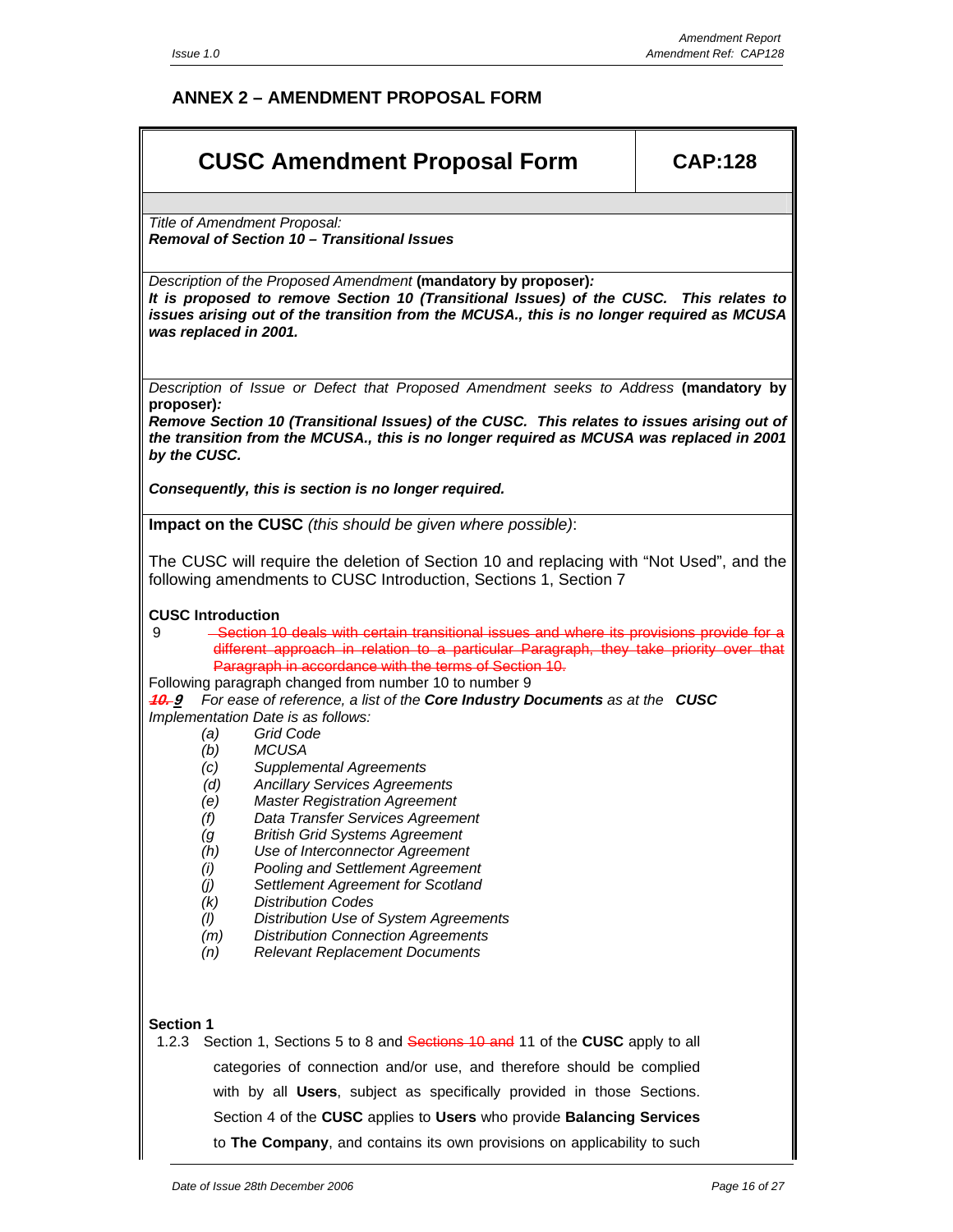#### **Users**.

## **Section 7**

7.1.3 **This section of the** CUSC **sets out how disputes under the** CUSC**,**  Bilateral Agreements**,** Mandatory Services Agreements **and** Construction Agreements **are to be dealt with. Section 10 deals with the treatment of disputes which arise in relation to periods prior to the amendment of the** MCUSA, Supplemental Agreements **and certain** Ancillary Services Agreements **(to the extent relating to the** Mandatory Ancillary Services.

## **CUSC - SECTION 10 Replace with "Not Used"**

**TRANSITIONAL ISSUES**

## **CONTENTS**

- 10.1 Introduction
- 10.2 MCUSA/CUSC Disputes
- 10.3 Outstanding Offers/Construction
- 10.4 Supplemental Agreement Existing Variations
- 10.9 Outturning
- 10.10 Pre-CUSC Voting of Amendments Panel

#### **CUSC - SECTION 10**

#### **TRANSITIONAL ISSUES**

#### *10.1 INTRODUCTION*

This Section 10 deals with issues arising out of the transition from the **MCUSA**, and associated documents to the **CUSC**. Each paragraph deals with an issue that arises, although certain paragraphs would affect other paragraphs within this Section 10 as provided therein.

#### *10.2 MCUSA/CUSC DISPUTES*

10.2.1 This Section sets out the process for dealing with disputes which relate to a period prior to the introduction of the **CUSC** and those disputes which relate to the period after the introduction of the **CUSC**. A dispute which covers a period prior to the introduction of the **CUSC** is known as a "**MCUSA Dispute**", and a dispute which covers a period after the introduction of the **CUSC** is known as a "**CUSC Dispute**".

## *10.2.2 MCUSA Dispute*

A **MCUSA Dispute** will be dealt with in accordance with the provisions of the **MCUSA** dispute resolution provisions which comprise the process under Clause 14.7 of the **MCUSA** and the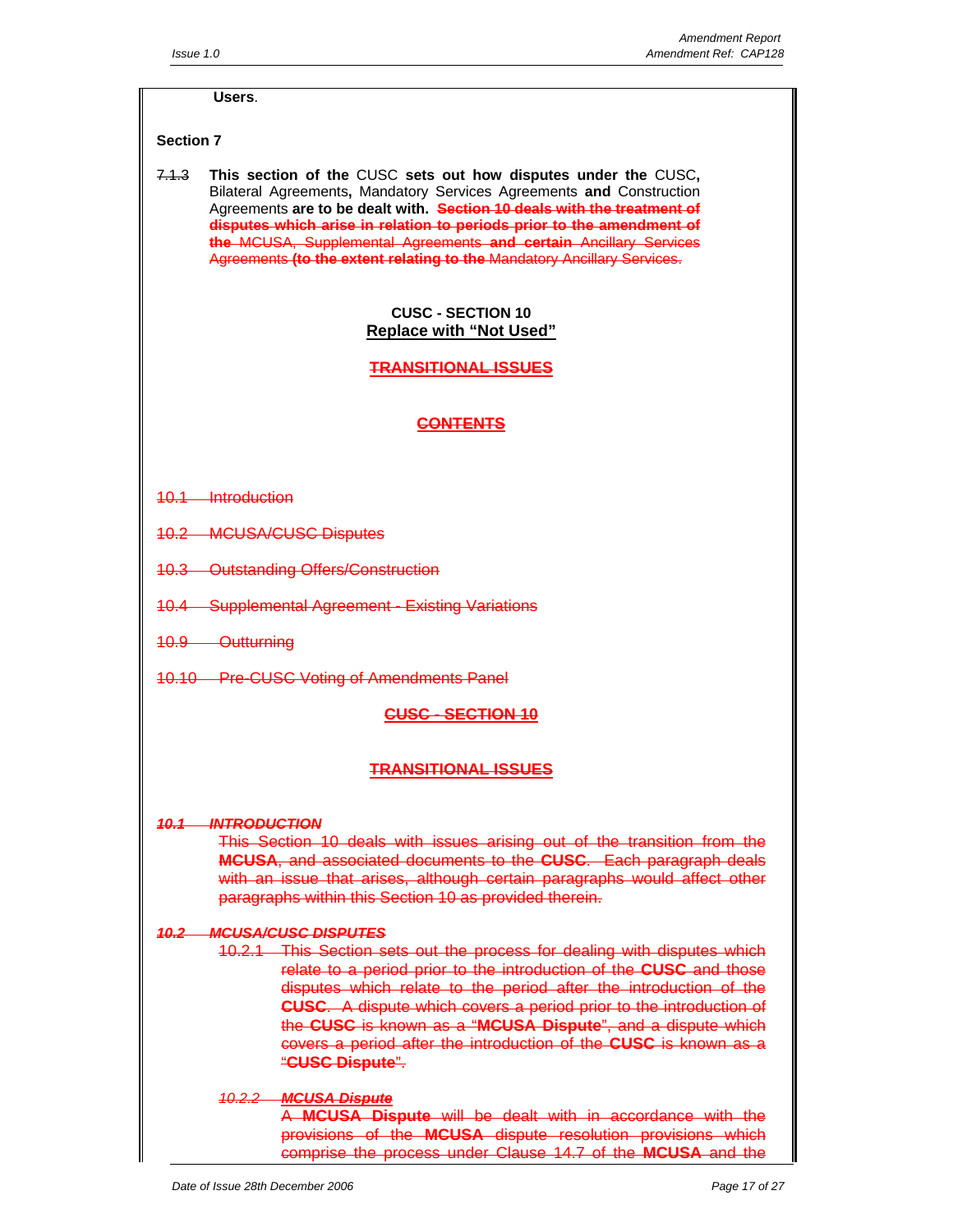provisions of Clause 26 of the **MCUSA** (and the equivalent provisions in the relevant **Supplemental Agreements**).

#### *10.2.3 CUSC Disputes* A **CUSC Dispute** will be dealt with in accordance with the provisions of Section 7 of the **CUSC**.

- *10.2.4 Where a dispute involves issues relating to both the pre CUSC period and the period after the CUSC Implementation Date, then the issues relating to the pre CUSC period will be determined as a "MCUSA Dispute" and the issues relating to the period after the CUSC Implementation Date shall be determined as a "CUSC Dispute".*
- *10.2.5 Generally, the introduction of the CUSC by amending the MCUSA into the CUSC Framework Agreement, the various Bilateral Agreements, the Mandatory Services Agreements and related documents does not affect or prejudice the rights and obligations of parties in relation to the MCUSA prior to the creation of the CUSC.*

## **10.3 OUTSTANDING OFFERS/CONSTRUCTION**

#### *10.3.1 Construction Completed*

*Where construction is completed there will not be a separate Construction Agreement, but the existing Supplemental Agreement (and any Agreement for Construction Works) in relation to construction elements (including the Operational Notification, as that term is defined in the relevant Supplemental Agreement) (and with any necessary changes to reflect that it solely reflects construction related issues) will be regarded as a continuing "deemed" Construction Agreement (and the definition of Construction Agreement shall be construed to include such deemed agreements), with the User also having a new Bilateral Agreement.*

#### **10.4 SUPPLEMENTAL AGREEMENT - EXISTING VARIATIONS**

- *10.4.1 In relation to certain existing Supplemental Agreements, variations to the standard Supplemental Agreement Type provisions have been agreed in accordance with the provisions of the MCUSA (which are different to those changes made pursuant to the NETA Implementation Scheme Part C). Accordingly, given that the exercise of creating the CUSC has been to codify the existing provisions, those variations have been reflected in relation to the relevant User by the inclusion of an additional clause in the relevant Bilateral Agreement (or where there is no Bilateral Agreement, in an exchange of letters between The Company and the relevant User). Insofar as those variations are set out, then the specified provisions of the CUSC will be overridden by those variations. 10.4.2 Insofar as there is a future change to the CUSC in*
- *accordance with the Transmission Licence and the provisions of Section 8 which specifically addresses the issue so dealt with, and specifically provides that those provisions themselves would be overridden by the amendment to the CUSC, then the relevant provisions in the Bilateral Agreement (or letter) would be so varied by that CUSC amendment.*
- *10.4.3 For the avoidance of doubt, the variations specified in this*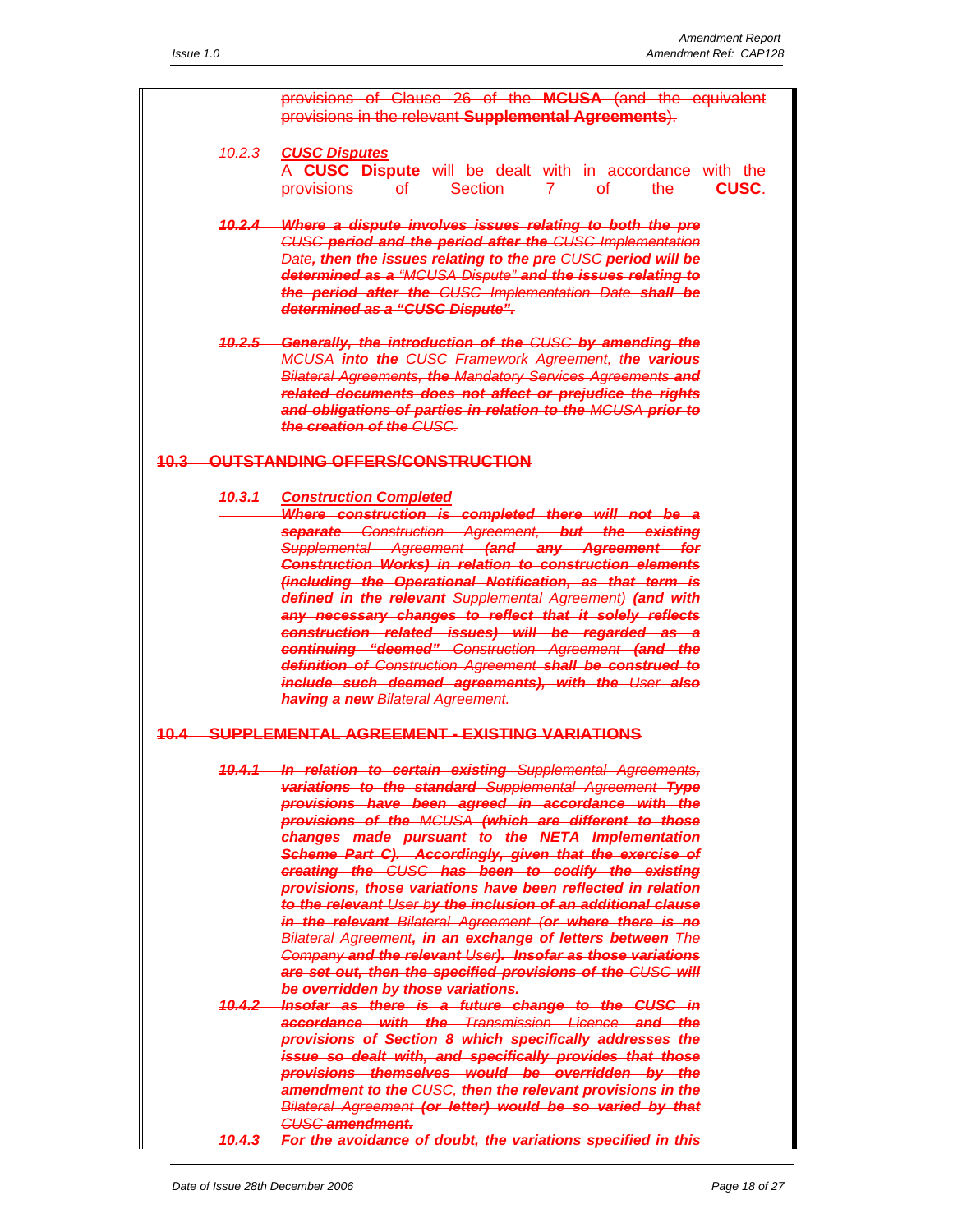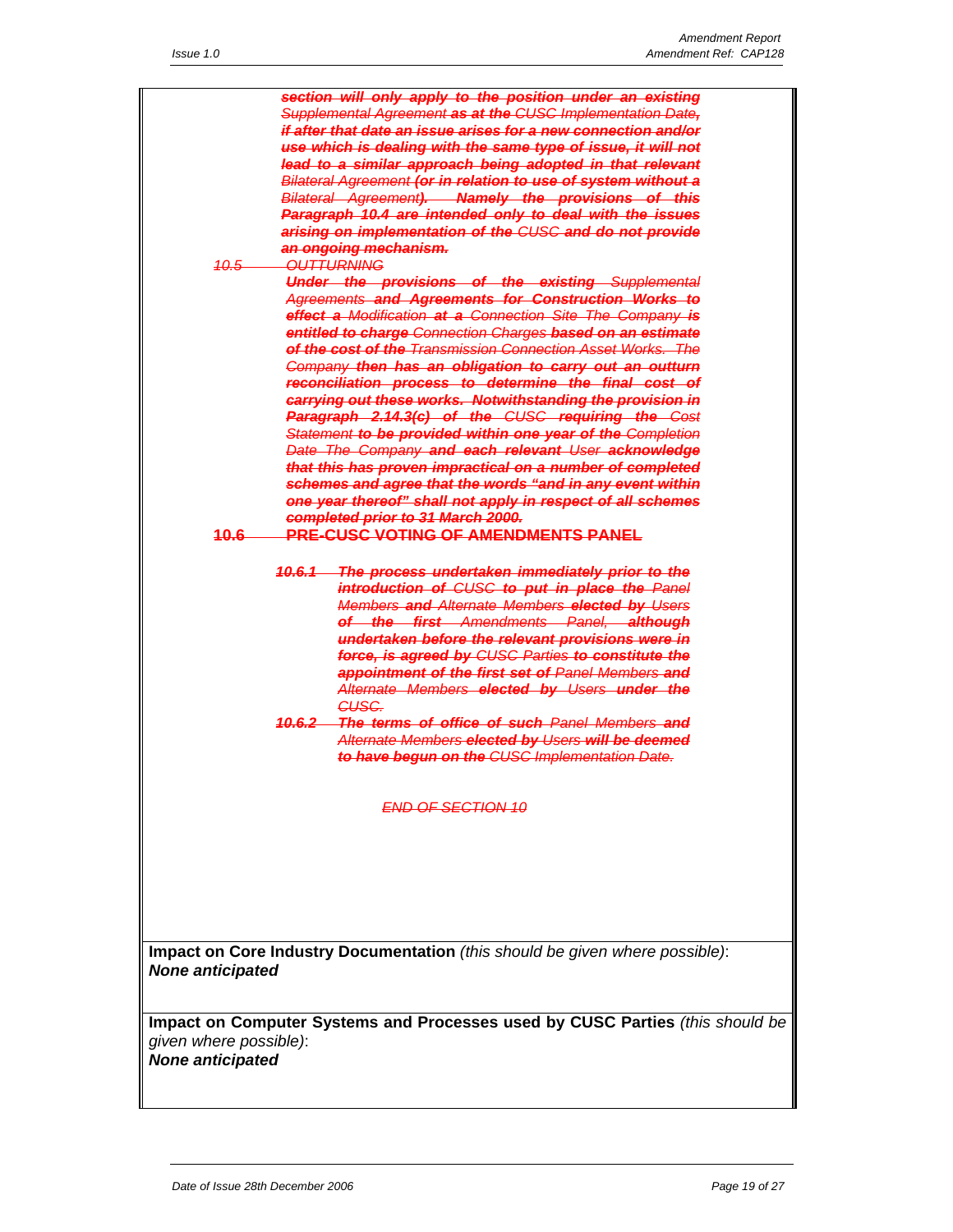## **Details of any Related Modifications to Other Industry Codes** *(where known)*: *N/A Justification for Proposed Amendment with Reference to Applicable CUSC Objectives\*\**  **(mandatory by proposer)***: National Grid believes that this proposal will better facilitate CUSC Applicable Objective (a)*  (The efficient discharge by the licensee of the obligations imposed upon it under the Act and by the Transmission Licence)*. The removal of the redundant clauses within the CUSC will prevent confusion for new and existing CUSC members.*  **Details of Proposer:** Organisation's Name: National Grid *Capacity in which the Amendment is being proposed:* (i.e. CUSC Party, BSC Party or "energywatch") CUSC Party **Details of Proposer's Representative:** Name: Organisation: Telephone Number: Email Address: *Andrew Truswell National Grid 01926 656388 Andrew.truswell@uk.ngrid.com*  **Details of Representative's Alternate:** Name: Organisation: Telephone Number: Email Address: *Emma Carr National Grid 01926 655843*  Emma.j.carr@uk.ngrid.com **Attachments (Yes/No): If Yes, Title and No. of pages of each Attachment:**  No

**Notes:** 

- *1. Those wishing to propose an Amendment to the CUSC should do so by filling in this "Amendment Proposal Form" that is based on the provisions contained in Section 8.15 of the CUSC. The form seeks to ascertain details about the Amendment Proposal so that the Amendments Panel can determine more clearly whether the proposal should be considered by a Working Group or go straight to wider National Grid Consultation.*
- *2. The Panel Secretary will check that the form has been completed, in accordance with the requirements of the CUSC, prior to submitting it to the Panel. If the Panel Secretary accepts the Amendment Proposal form as complete, then he will write back to the Proposer informing him of the reference number for the Amendment Proposal and the date on which the Proposal will be considered by the Panel. If, in the opinion of the Panel Secretary, the form fails to*  provide the information required in the CUSC, then he may reject the Proposal. The Panel *Secretary will inform the Proposer of the rejection and report the matter to the Panel at their next meeting. The Panel can reverse the Panel Secretary's decision and if this happens the Panel Secretary will inform the Proposer.*

The completed form should be returned to:

Beverley Viney Panel Secretary Commercial Frameworks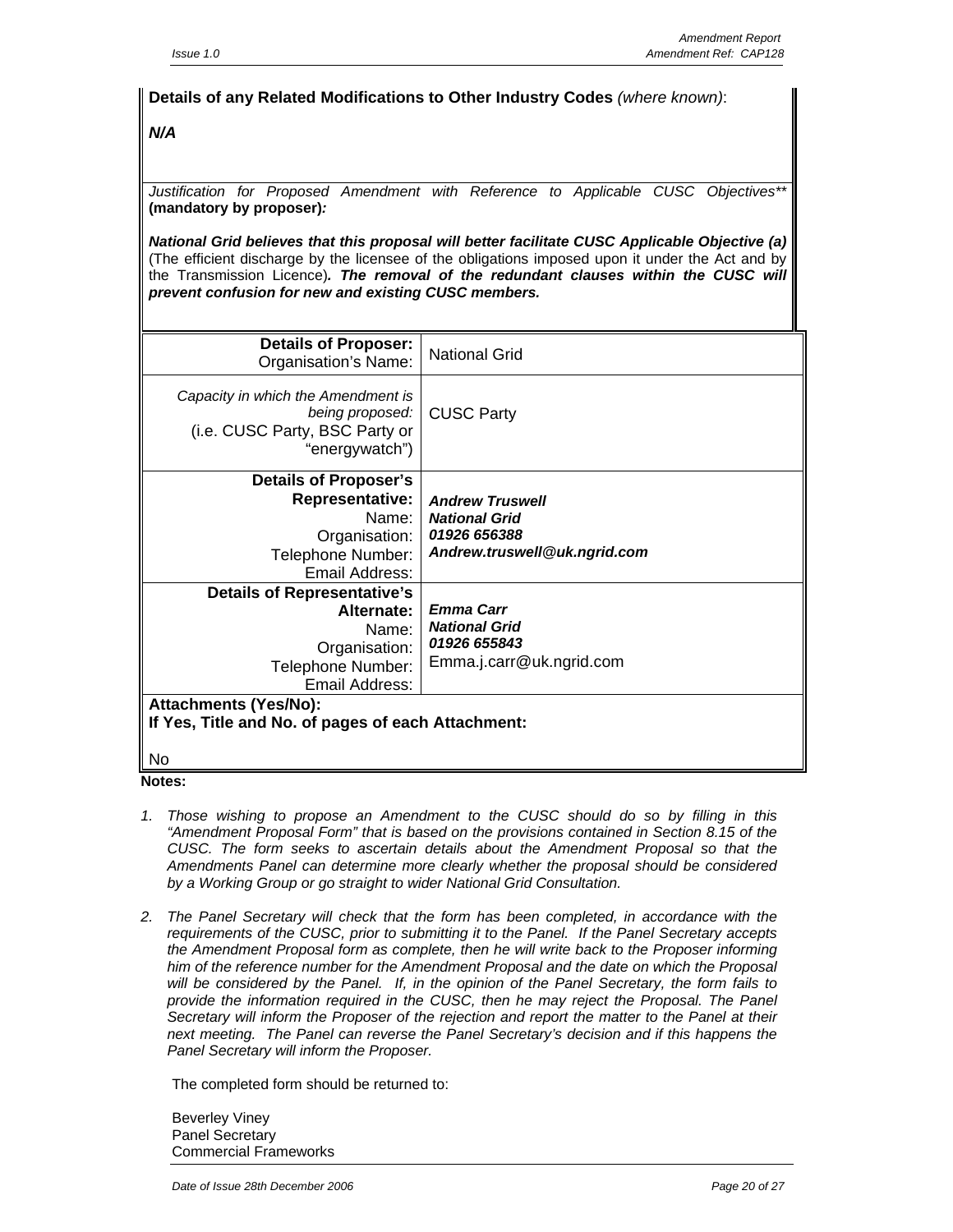National Grid National Grid House Warwick Technology Park Gallows Hill Warwick CV34 6DA

Or via e-mail to: **Beverley. Viney@uk.ngrid.com** 

(Participants submitting this form by email will need to send a statement to the effect that the proposer acknowledges that on acceptance of the proposal for consideration by the Amendments Panel, a proposer which is not a CUSC Party shall grant a licence in accordance with Paragraph 8.15.7 of the CUSC. A Proposer that is a CUSC Party shall be deemed to have granted this Licence).

3. Applicable CUSC Objectives\*\* - These are defined within the National Grid Company Transmission Licence under Section C7F, paragraph 15. Reference should be made to this section when considering a proposed amendment.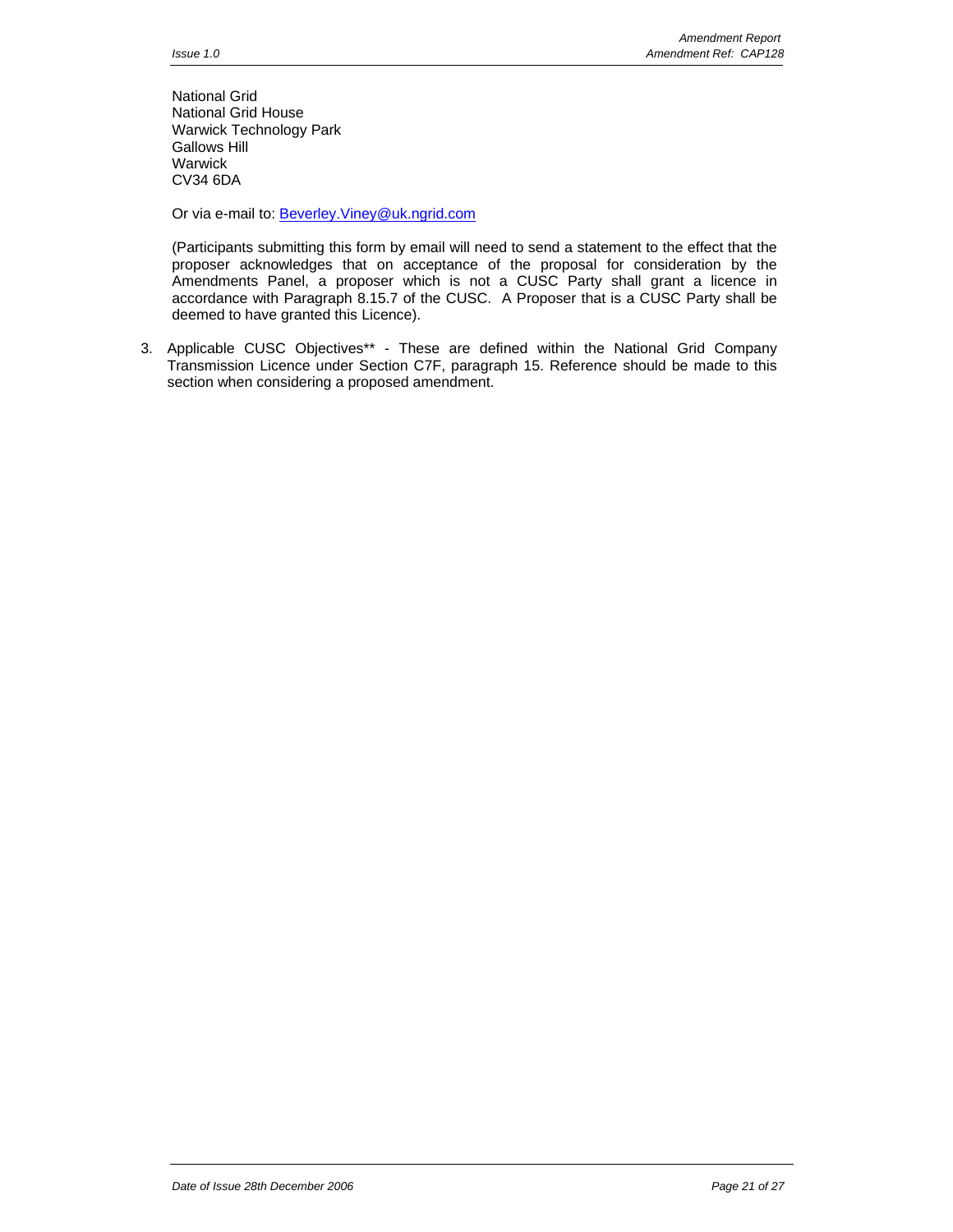## **ANNEX 3 – REPRESENTATIONS RECEIVED DURING CONSULTATION**

This Annex includes copies of any representations received following circulation of the Consultation Document (circulated on 6 October 2006, requesting comments by close of business on 3 November 2006).

Representations were received from the following parties:

| No. | Company               | <b>File Number</b> |
|-----|-----------------------|--------------------|
|     | <b>Scottish Power</b> | CAP128-CR-01       |
| 2   | Scottish and Southern | CAP128-CR-02       |
| 3   | Centrica              | CAP128-CR-03       |

| Reference | CAP128-CR-01          |
|-----------|-----------------------|
| Company   | <b>Scottish Power</b> |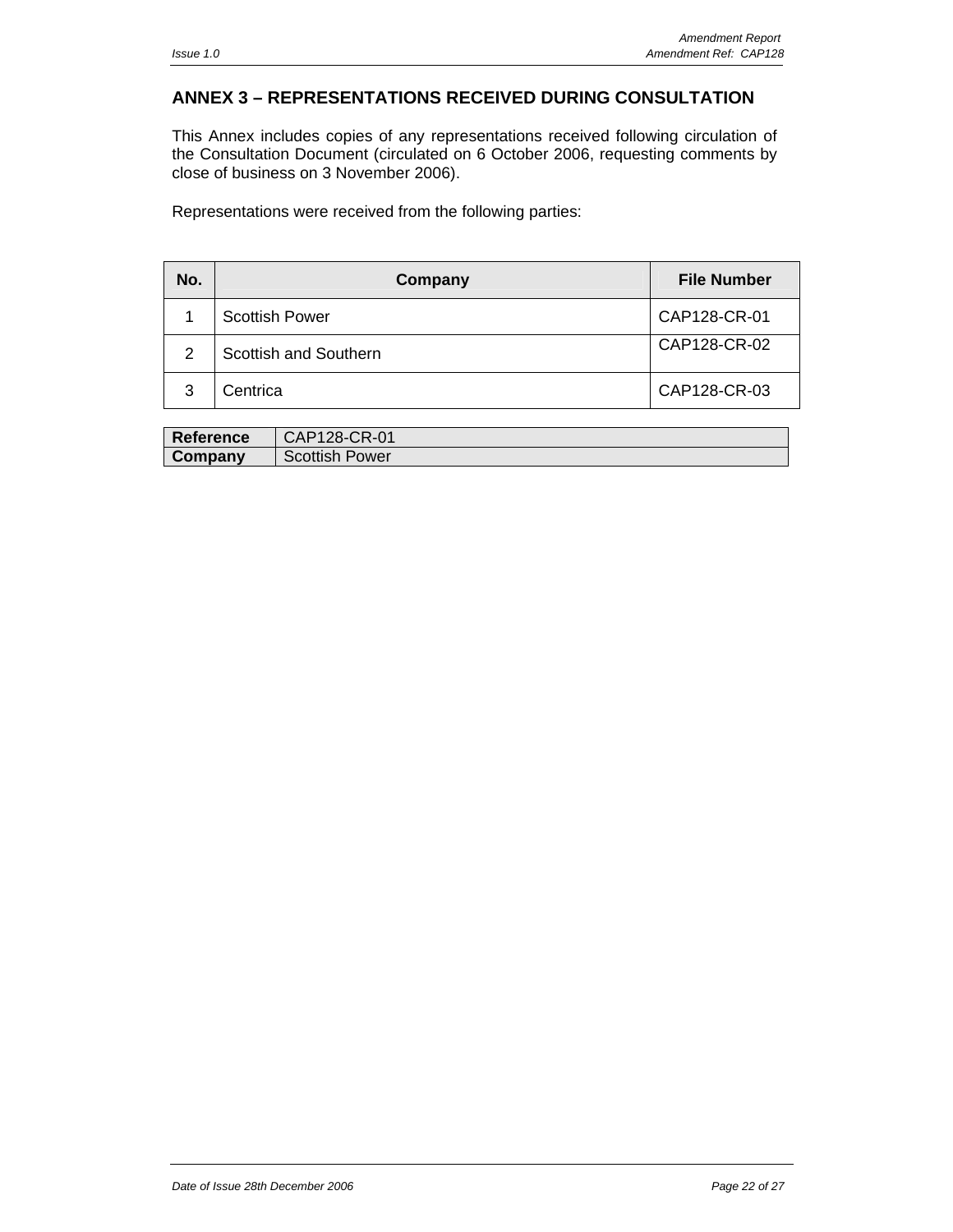

Ref **CAP128** 02<sup>nd</sup> November 2006 Date

Tel No. 01355 845208 Email: ukelectricityspoc@saic.com

Dear Beverley,

Gallows Hill

Warwick CV34 6DA

**Beverley Viney** 

**Electricity Codes** National Grid National Grid House Warwick Technology Park

Amendments Panel Secretary

CUSC Amendment Proposal CAP128, Removal of Section 10 Transitional Issues

Thank you for the opportunity to comment on the Consultation for CUSC Amendment Proposal CAP128 regarding the proposed removal of redundant clauses from within the CUSC. This response is submitted on behalf of ScottishPower's Energy Wholesale Business which includes ScottishPower Generation Ltd, ScottishPower Energy Management Ltd and CRE Energy Ltd.

In reviewing this Proposal, we have noted that this change will aid clarity and understanding of the CUSC through the removal of redundant clauses, thus helping to better achieve the applicable CUSC objectives. As such, we support this change.

Yours sincerely

#### **Gary Henderson**

SAIC Ltd.

For and on behalf of: ScottishPower's Energy Wholesale Business which includes ScottishPower Generation<br>Ltd, ScottishPower Energy Management Ltd and CRE Energy Ltd.

Registered Office: SAIC Ltd., 8-9 Stratton Street, Mayfair, London W1J 8LF<br>Registered in England Reg. No. 1396396<br>www.saic.com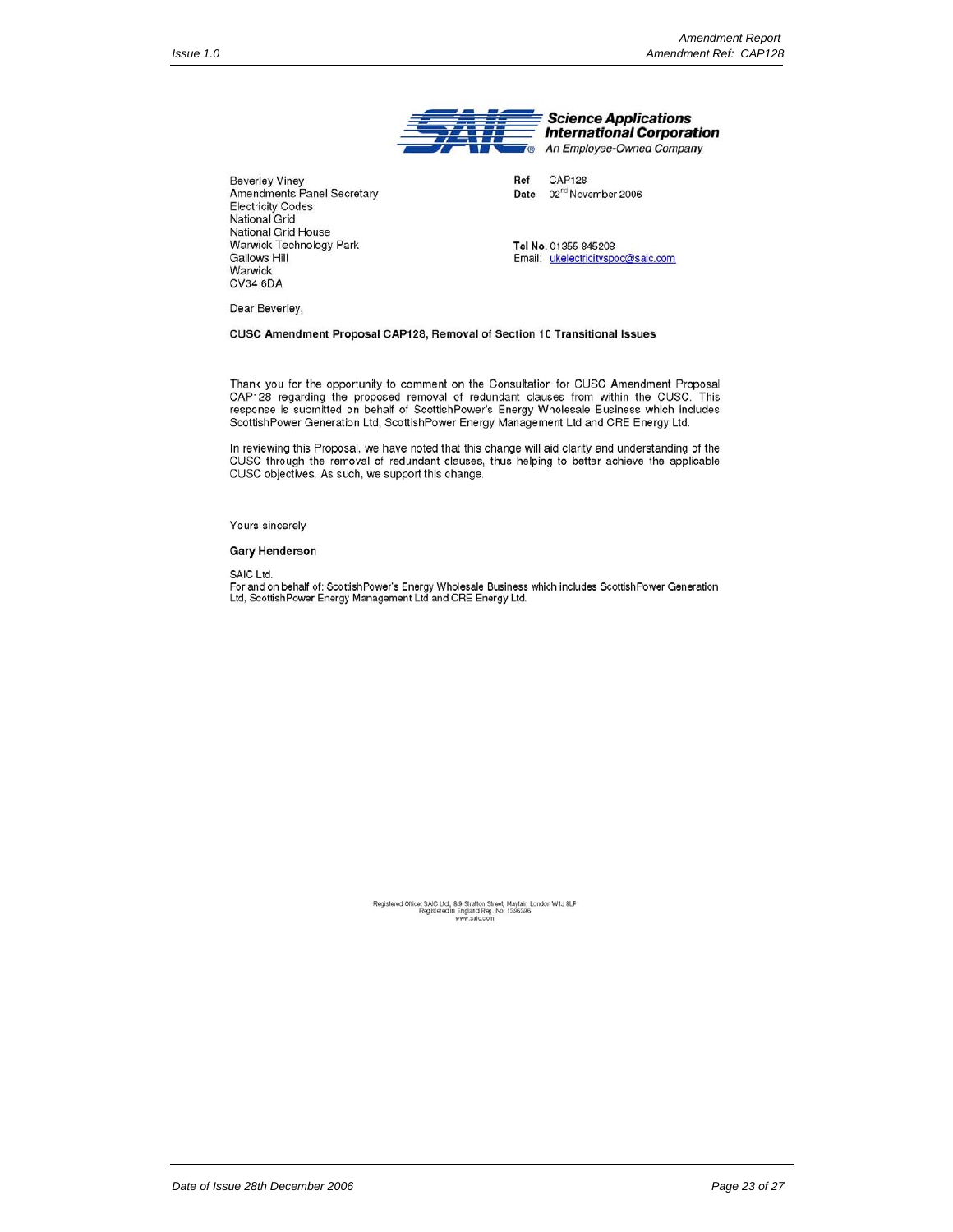| Reference  | CAP128-CR-02          |
|------------|-----------------------|
| Company    | Scottish and Southern |
| Dear Sirs. |                       |

**This response is sent on behalf of Scottish and Southern Energy, Southern Electric, Keadby Generation Ltd., Medway Power Ltd., and SSE Energy Supply Ltd.** 

**In relation to the consultation concerning the report associated with CUSC Amendment Proposal CAP 128 "Removal of Section 10 [of the CUSC] Transitional Issues" (contained within your note of 6th October 2006) we believe that this CUSC Amendment Proposal CAP128 does better achieve the applicable CUSC objectives and should therefore be implemented.** 

#### **Regards**

**Garth Graham Scottish and Southern Energy plc**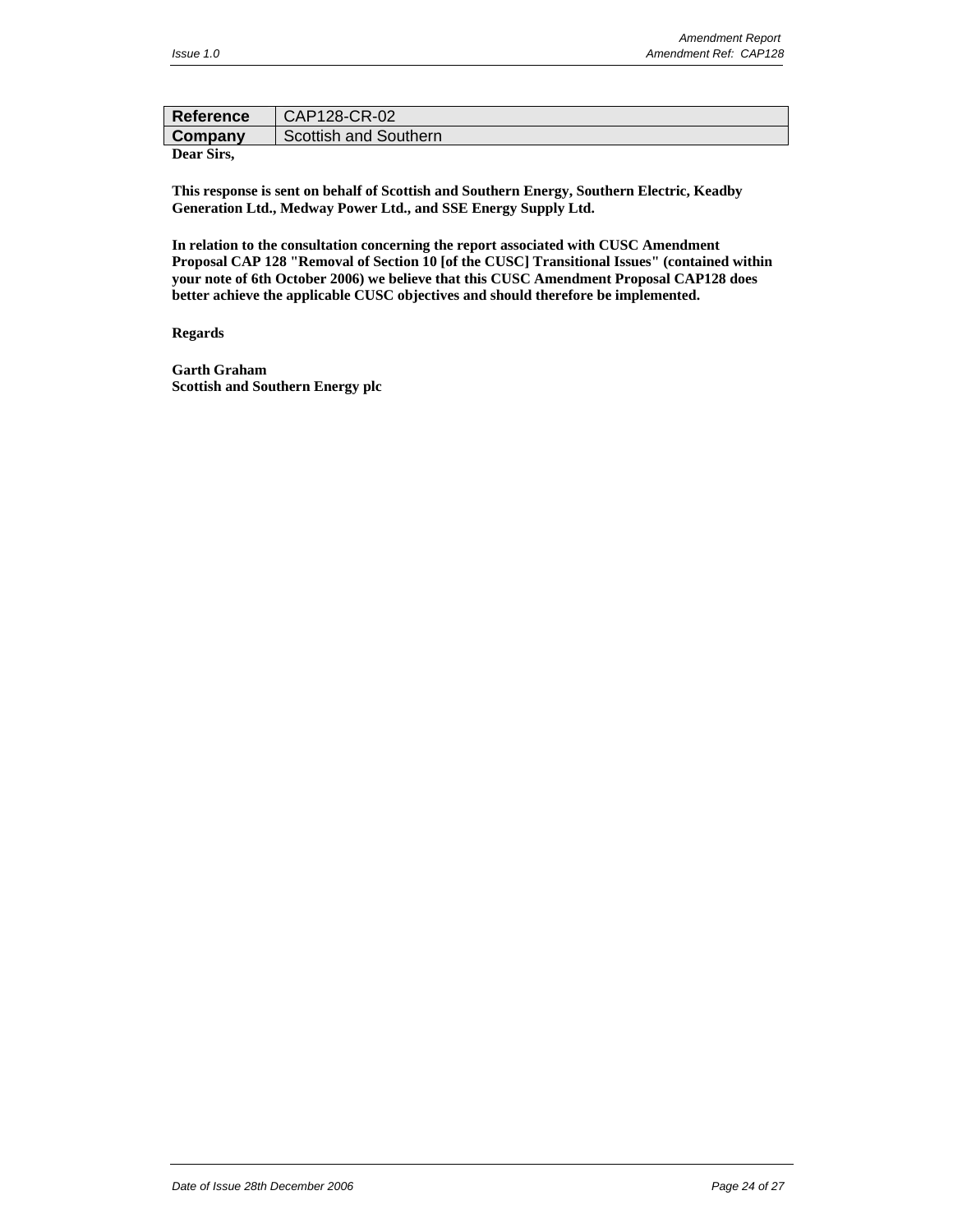| <b>Reference</b> | $\overline{\phantom{a}}$ CAP128-CR-03 |
|------------------|---------------------------------------|
| Company          | Centrica                              |
|                  |                                       |



taking care of the essentials

**Beverley Viney Amendments Panel Secretary** Electricity Codes **National Grid National Grid House Warwick Technology Park Gallows Hill** Warwick **CV34 6DA** 

**Centrica Energy Millstream East,** Maidenhead Road, Windsor, Berkshire SL4 5GD

Tel. (01753) 431000 Fax (01753) 431150 www.centrica.com

Our Ref. Your Ref. 03 November 2006

Dear Beverley,

**CUSC Amendment Proposal P128 - Consultation Response** 

Centrica welcomes this opportunity to comment on this Amendment Proposal.

We accept that the transitional issues dealt with in Section 10 are no longer required on an operational basis, and for the sake of clarity we agree that they should be removed. We would assume that NGET keeps a suitably retrievable archive of CUSC versions, and so would be able to retrieve content from Section 10 should it ever be required.

There may, however, be some value in adding a sentence to the proposed "Not Used" addition which states that the section was removed on a particular date, and that it was dedicated to Transitional Issues. If it is appropriate to do so, please treat this suggestion as a Consultation Alternative Amendment.

If you have any queries in relation to this response, please do not hesitate to contact me.

Best regards,

Dave Wilkerson **Centrica Energy** 

T: 01753 431157 M: 07789 572724 E: dave.wilkerson@centrica.co.uk

A Centrical business<br>Centrica plc - The group includes British Gas Trading, British Gas Services and Accord Energy<br>Registered in England No.3033654. Registered Office: Millstream, Maidenhead Road, Windsor, Berkshire SL4 5G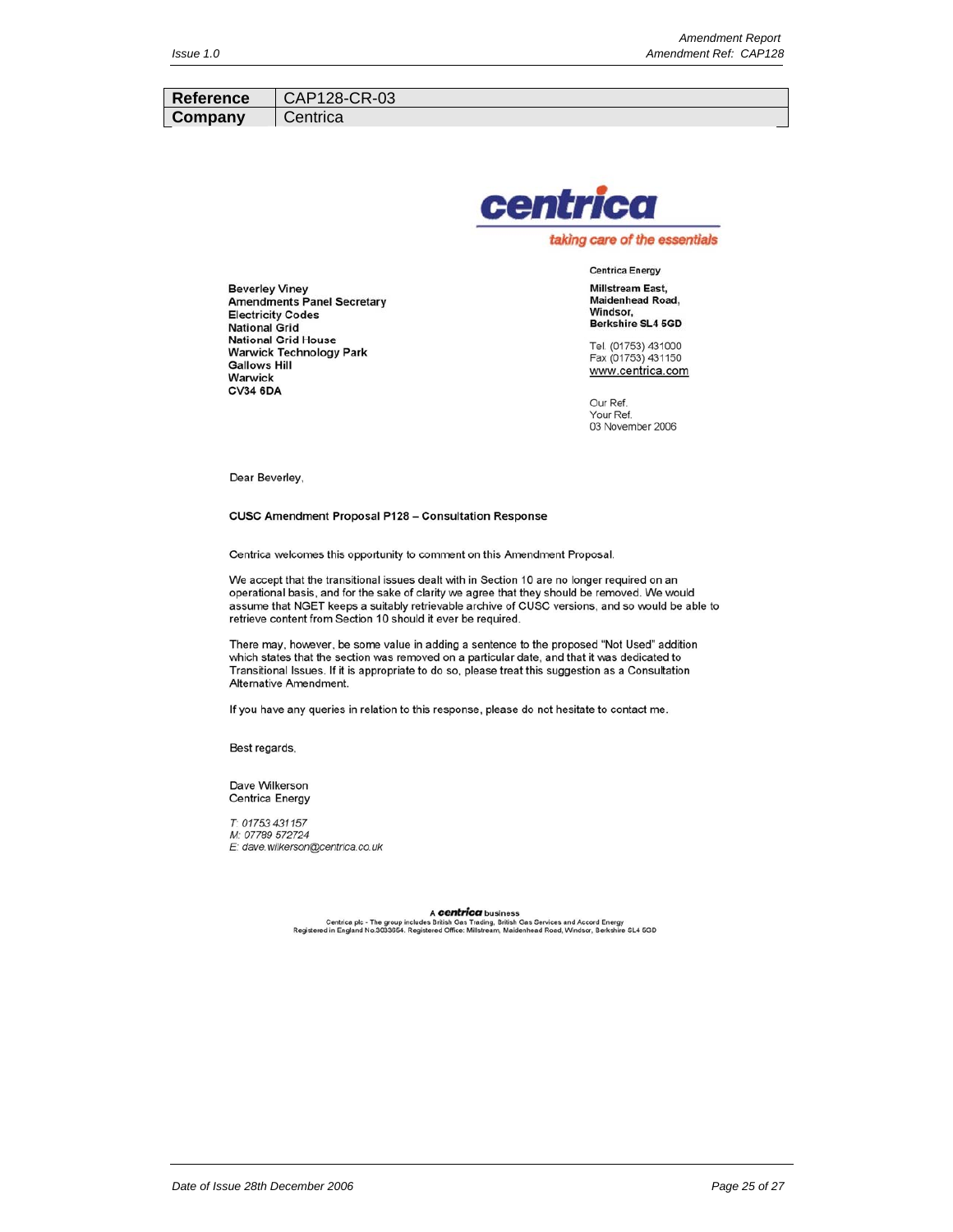## **ANNEX 4 – REPRESENTATIONS RECEIVED DURING CONSULTATION**

This Annex includes copies of any representations received following circulation of the Consultation Document (circulated on 8 November 2006, requesting comments by close of business on 22 November 2006).

Representations were received from the following parties:

| No. | Company                      | <b>File Number</b> |
|-----|------------------------------|--------------------|
|     | <b>Scottish and Southern</b> | CAP128-CAAR-       |
| 2   | <b>Scottish Power</b>        | CAP128-CAAR-<br>02 |

| <b>Reference</b> | CAP128-CAAR-1                |
|------------------|------------------------------|
| Company          | Scottish and Southern Energy |

#### **Dear Sirs,**

**This response is sent on behalf of Scottish and Southern Energy, Southern Electric, Keadby Generation Ltd., Medway Power Ltd., and SSE Energy Supply Ltd.** 

**In relation to the consultation concerning the report associated with the Consultation Alternative for CAP 128 "Removal of Section 10 [of the CUSC] Transitional Issues" (contained within your note of 8th November 2006) whilst we have some sympathy with the intention of the Consultation Alternative, we believe, on reflection that as with the existing paragraph 5.8 in Section 5 of the CUSC it would be best to continue with the original CAP128.** 

**Therefore we do not believe that the Consultation Alternative for CAP128 does better achieve the applicable CUSC objectives and it should not be implemented.** 

**For the avoidance of doubt, we continue to believe that the original CUSC Amendment Proposal CAP128 does better achieve the applicable CUSC objectives and should therefore be implemented.** 

#### **Regards**

**Garth Graham Scottish and Southern Energy plc** 

| Reference | CAP128-CAAR-2         |
|-----------|-----------------------|
| Company   | <b>Scottish Power</b> |